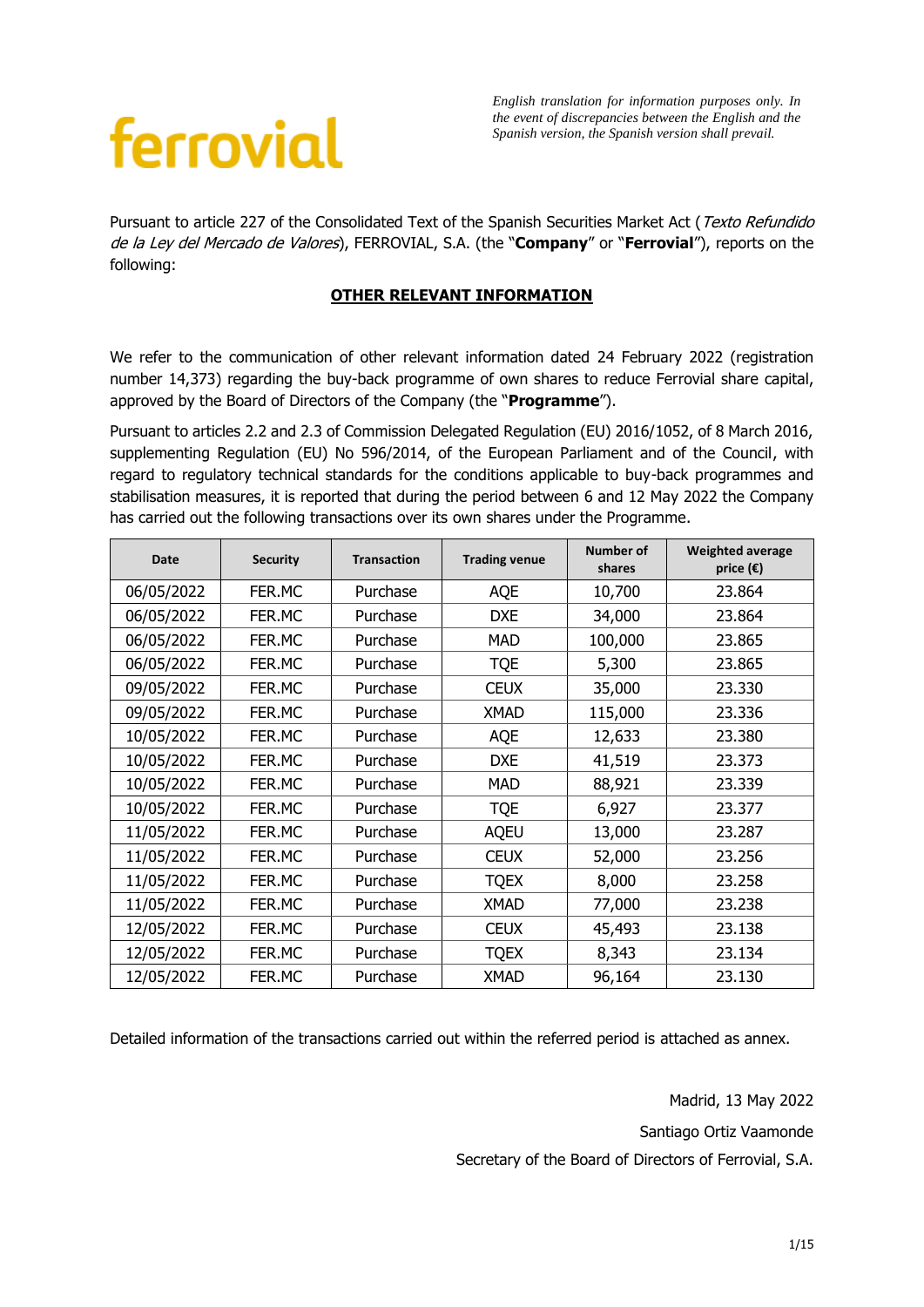## **ANNEX**

Detailed information of the transactions carried out within the context of the Programme between 6 and 12 May 2022.

| <b>Date</b>           | <b>Transaction</b>    | <b>Security</b> | <b>Trading venue</b> | <b>Number of shares</b> | Price $(\epsilon)$ | <b>Broker</b>    |
|-----------------------|-----------------------|-----------------|----------------------|-------------------------|--------------------|------------------|
| 06/05/2022            | <b>PURCHASE</b>       | FER.MC          | <b>MAD</b>           | 1,633                   | 23.720             | Societe Generale |
| 06/05/2022            | <b>PURCHASE</b>       | FER.MC          | <b>DXE</b>           | 987                     | 23.720             | Societe Generale |
| 06/05/2022   PURCHASE |                       | FER.MC          | <b>TQE</b>           | 3                       | 23.720             | Societe Generale |
| 06/05/2022            | <b>PURCHASE</b>       | FER.MC          | AQE                  | 385                     | 23.720             | Societe Generale |
| 06/05/2022            | <b>PURCHASE</b>       | FER.MC          | <b>MAD</b>           | 2,150                   | 23.730             | Societe Generale |
| 06/05/2022            | <b>PURCHASE</b>       | FER.MC          | <b>DXE</b>           | 889                     | 23.730             | Societe Generale |
| 06/05/2022            | <b>PURCHASE</b>       | FER.MC          | <b>TQE</b>           | 257                     | 23.730             | Societe Generale |
| 06/05/2022            | <b>PURCHASE</b>       | FER.MC          | AQE                  | 211                     | 23.730             | Societe Generale |
| 06/05/2022            | <b>PURCHASE</b>       | FER.MC          | <b>MAD</b>           | 1,301                   | 23.890             | Societe Generale |
| 06/05/2022            | <b>PURCHASE</b>       | FER.MC          | <b>DXE</b>           | 83                      | 23.890             | Societe Generale |
| 06/05/2022            | <b>PURCHASE</b>       | FER.MC          | <b>MAD</b>           | 454                     | 23.900             | Societe Generale |
| 06/05/2022            | <b>PURCHASE</b>       | FER.MC          | <b>DXE</b>           | 626                     | 23.900             | Societe Generale |
| 06/05/2022            | <b>PURCHASE</b>       | FER.MC          | <b>TQE</b>           | 87                      | 23.900             | Societe Generale |
| 06/05/2022            | <b>PURCHASE</b>       | FER.MC          | AQE                  | 129                     | 23.900             | Societe Generale |
| 06/05/2022   PURCHASE |                       | FER.MC          | <b>MAD</b>           | 1,763                   | 23.910             | Societe Generale |
| 06/05/2022            | <b>PURCHASE</b>       | FER.MC          | <b>DXE</b>           | 611                     | 23.910             | Societe Generale |
| 06/05/2022            | <b>PURCHASE</b>       | FER.MC          | <b>TQE</b>           | 54                      | 23.910             | Societe Generale |
| 06/05/2022            | <b>PURCHASE</b>       | FER.MC          | <b>AQE</b>           | 385                     | 23.910             | Societe Generale |
| 06/05/2022            | <b>PURCHASE</b>       | FER.MC          | <b>MAD</b>           | 5,876                   | 23.800             | Societe Generale |
| 06/05/2022            | <b>PURCHASE</b>       | FER.MC          | <b>DXE</b>           | 713                     | 23.800             | Societe Generale |
| 06/05/2022            | <b>PURCHASE</b>       | FER.MC          | <b>TQE</b>           | 326                     | 23.800             | Societe Generale |
| 06/05/2022            | <b>PURCHASE</b>       | FER.MC          | AQE                  | 186                     | 23.800             | Societe Generale |
| 06/05/2022            | <b>PURCHASE</b>       | FER.MC          | <b>MAD</b>           | 8,905                   | 23.850             | Societe Generale |
| 06/05/2022            | <b>PURCHASE</b>       | FER.MC          | <b>DXE</b>           | 1,915                   | 23.850             | Societe Generale |
| 06/05/2022            | <b>PURCHASE</b>       | FER.MC          | <b>TQE</b>           | 221                     | 23.850             | Societe Generale |
| 06/05/2022            | <b>PURCHASE</b>       | FER.MC          | AQE                  | 1,287                   | 23.850             | Societe Generale |
| 06/05/2022            | <b>PURCHASE</b>       | FER.MC          | <b>MAD</b>           | 1,705                   | 23.920             | Societe Generale |
| 06/05/2022            | <b>PURCHASE</b>       | FER.MC          | <b>DXE</b>           | 1,191                   | 23.920             | Societe Generale |
|                       | 06/05/2022   PURCHASE | FER.MC          | <b>TQE</b>           | 117                     | 23.920             | Societe Generale |
|                       | 06/05/2022   PURCHASE | FER.MC          | AQE                  | 284                     | 23.920             | Societe Generale |
| 06/05/2022            | <b>PURCHASE</b>       | FER.MC          | <b>MAD</b>           | 588                     | 23.930             | Societe Generale |
|                       | 06/05/2022   PURCHASE | FER.MC          | <b>DXE</b>           | 328                     | 23.930             | Societe Generale |
| 06/05/2022            | <b>PURCHASE</b>       | FER.MC          | <b>TQE</b>           | 83                      | 23.930             | Societe Generale |
| 06/05/2022            | <b>PURCHASE</b>       | FER.MC          | AQE                  | 319                     | 23.930             | Societe Generale |
| 06/05/2022            | <b>PURCHASE</b>       | FER.MC          | <b>MAD</b>           | 1,773                   | 23.940             | Societe Generale |
| 06/05/2022            | <b>PURCHASE</b>       | FER.MC          | <b>DXE</b>           | 516                     | 23.940             | Societe Generale |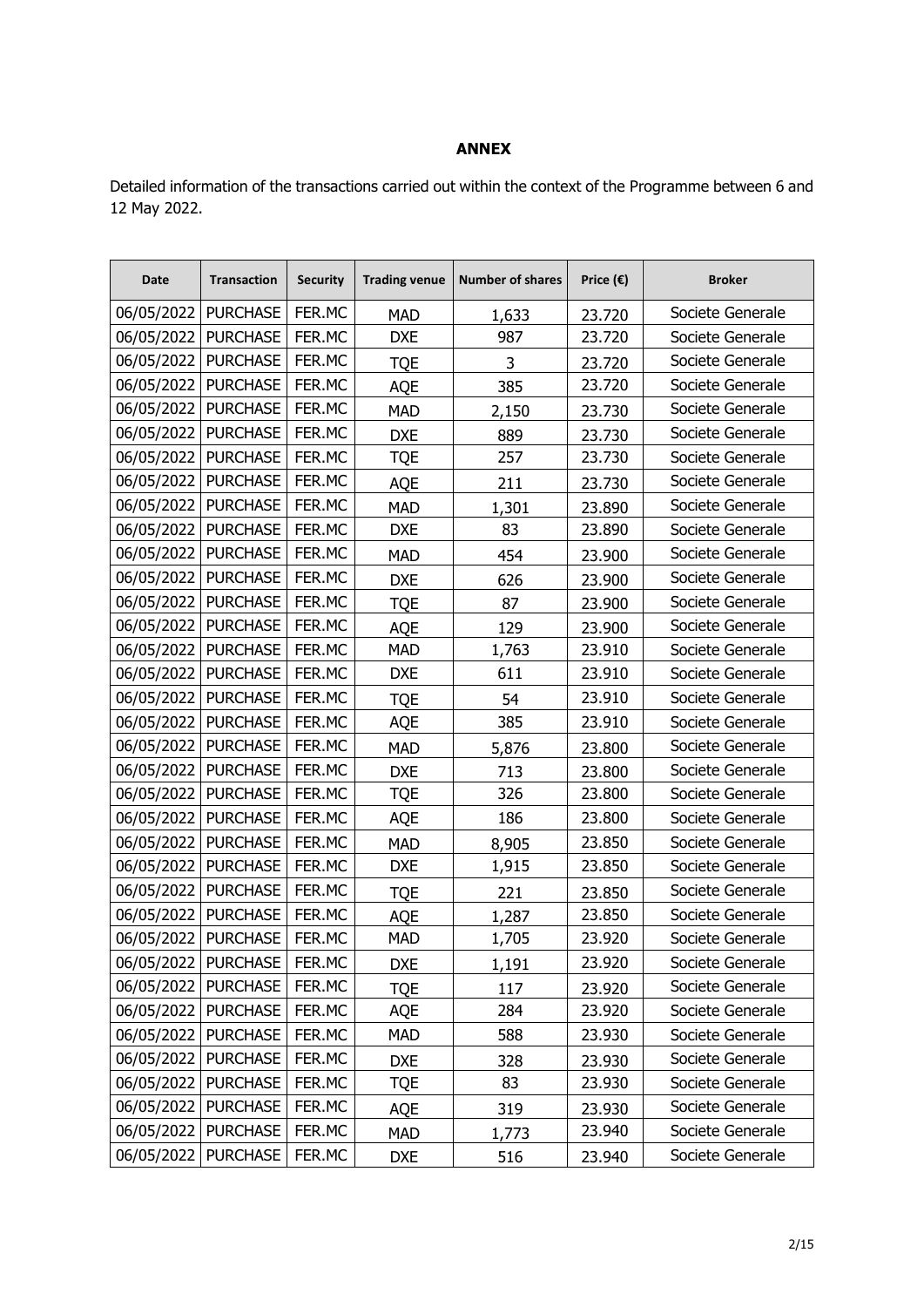| <b>Date</b>           | <b>Transaction</b>    | <b>Security</b> | <b>Trading venue</b> | <b>Number of shares</b> | Price $(\epsilon)$ | <b>Broker</b>    |
|-----------------------|-----------------------|-----------------|----------------------|-------------------------|--------------------|------------------|
| 06/05/2022            | <b>PURCHASE</b>       | FER.MC          | <b>TQE</b>           | 137                     | 23.940             | Societe Generale |
| 06/05/2022            | <b>PURCHASE</b>       | FER.MC          | <b>MAD</b>           | 510                     | 23.990             | Societe Generale |
| 06/05/2022            | <b>PURCHASE</b>       | FER.MC          | <b>DXE</b>           | 466                     | 23.990             | Societe Generale |
| 06/05/2022            | <b>PURCHASE</b>       | FER.MC          | <b>MAD</b>           | 173                     | 23.700             | Societe Generale |
| 06/05/2022            | <b>PURCHASE</b>       | FER.MC          | <b>DXE</b>           | 156                     | 23.700             | Societe Generale |
| 06/05/2022            | <b>PURCHASE</b>       | FER.MC          | <b>MAD</b>           | 663                     | 23.740             | Societe Generale |
| 06/05/2022            | <b>PURCHASE</b>       | FER.MC          | <b>DXE</b>           | 462                     | 23.740             | Societe Generale |
| 06/05/2022            | <b>PURCHASE</b>       | FER.MC          | <b>AQE</b>           | 172                     | 23.740             | Societe Generale |
| 06/05/2022            | <b>PURCHASE</b>       | FER.MC          | <b>MAD</b>           | 4,305                   | 23.750             | Societe Generale |
| 06/05/2022            | <b>PURCHASE</b>       | FER.MC          | <b>DXE</b>           | 952                     | 23.750             | Societe Generale |
| 06/05/2022            | <b>PURCHASE</b>       | FER.MC          | <b>TQE</b>           | 260                     | 23.750             | Societe Generale |
| 06/05/2022            | <b>PURCHASE</b>       | FER.MC          | <b>AQE</b>           | 543                     | 23.750             | Societe Generale |
| 06/05/2022   PURCHASE |                       | FER.MC          | <b>MAD</b>           | 2,349                   | 23.770             | Societe Generale |
| 06/05/2022            | <b>PURCHASE</b>       | FER.MC          | <b>DXE</b>           | 1,452                   | 23.770             | Societe Generale |
| 06/05/2022            | <b>PURCHASE</b>       | FER.MC          | <b>TQE</b>           | 141                     | 23.770             | Societe Generale |
| 06/05/2022            | <b>PURCHASE</b>       | FER.MC          | <b>AQE</b>           | 232                     | 23.770             | Societe Generale |
| 06/05/2022            | <b>PURCHASE</b>       | FER.MC          | <b>MAD</b>           | 1,644                   | 23.960             | Societe Generale |
| 06/05/2022            | <b>PURCHASE</b>       | FER.MC          | <b>DXE</b>           | 404                     | 23.960             | Societe Generale |
| 06/05/2022            | <b>PURCHASE</b>       | FER.MC          | <b>TQE</b>           | 145                     | 23.960             | Societe Generale |
| 06/05/2022            | <b>PURCHASE</b>       | FER.MC          | <b>AQE</b>           | 83                      | 23.960             | Societe Generale |
| 06/05/2022            | <b>PURCHASE</b>       | FER.MC          | <b>MAD</b>           | 1,934                   | 23.970             | Societe Generale |
| 06/05/2022            | <b>PURCHASE</b>       | FER.MC          | <b>DXE</b>           | 512                     | 23.970             | Societe Generale |
| 06/05/2022            | <b>PURCHASE</b>       | FER.MC          | <b>TQE</b>           | 166                     | 23.970             | Societe Generale |
| 06/05/2022            | <b>PURCHASE</b>       | FER.MC          | <b>AQE</b>           | 279                     | 23.970             | Societe Generale |
| 06/05/2022            | <b>PURCHASE</b>       | FER.MC          | <b>MAD</b>           | 579                     | 23.980             | Societe Generale |
| 06/05/2022            | <b>PURCHASE</b>       | FER.MC          | <b>DXE</b>           | 367                     | 23.980             | Societe Generale |
| 06/05/2022            | <b>PURCHASE</b>       | FER.MC          | <b>TQE</b>           | 68                      | 23.980             | Societe Generale |
| 06/05/2022            | <b>PURCHASE</b>       | FER.MC          | AQE                  | 291                     | 23.980             | Societe Generale |
| 06/05/2022            | <b>PURCHASE</b>       | FER.MC          | <b>MAD</b>           | 1,815                   | 24.000             | Societe Generale |
|                       | 06/05/2022   PURCHASE | FER.MC          | <b>DXE</b>           | 232                     | 24.000             | Societe Generale |
| 06/05/2022            | <b>PURCHASE</b>       | FER.MC          | AQE                  | 92                      | 24.000             | Societe Generale |
|                       | 06/05/2022   PURCHASE | FER.MC          | <b>MAD</b>           | 4,741                   | 23.780             | Societe Generale |
| 06/05/2022            | <b>PURCHASE</b>       | FER.MC          | <b>DXE</b>           | 1,926                   | 23.780             | Societe Generale |
| 06/05/2022            | <b>PURCHASE</b>       | FER.MC          | <b>TQE</b>           | 473                     | 23.780             | Societe Generale |
|                       | 06/05/2022   PURCHASE | FER.MC          | AQE                  | 361                     | 23.780             | Societe Generale |
| 06/05/2022            | <b>PURCHASE</b>       | FER.MC          | <b>MAD</b>           | 4,040                   | 23.790             | Societe Generale |
| 06/05/2022            | <b>PURCHASE</b>       | FER.MC          | <b>DXE</b>           | 1,235                   | 23.790             | Societe Generale |
| 06/05/2022            | <b>PURCHASE</b>       | FER.MC          | <b>TQE</b>           | 168                     | 23.790             | Societe Generale |
| 06/05/2022            | <b>PURCHASE</b>       | FER.MC          | AQE                  | 327                     | 23.790             | Societe Generale |
| 06/05/2022            | <b>PURCHASE</b>       | FER.MC          | <b>MAD</b>           | 3,872                   | 23.810             | Societe Generale |
| 06/05/2022            | <b>PURCHASE</b>       | FER.MC          | <b>DXE</b>           | 2,237                   | 23.810             | Societe Generale |
| 06/05/2022            | <b>PURCHASE</b>       | FER.MC          | <b>TQE</b>           | 144                     | 23.810             | Societe Generale |
| 06/05/2022            | <b>PURCHASE</b>       | FER.MC          | AQE                  | 587                     | 23.810             | Societe Generale |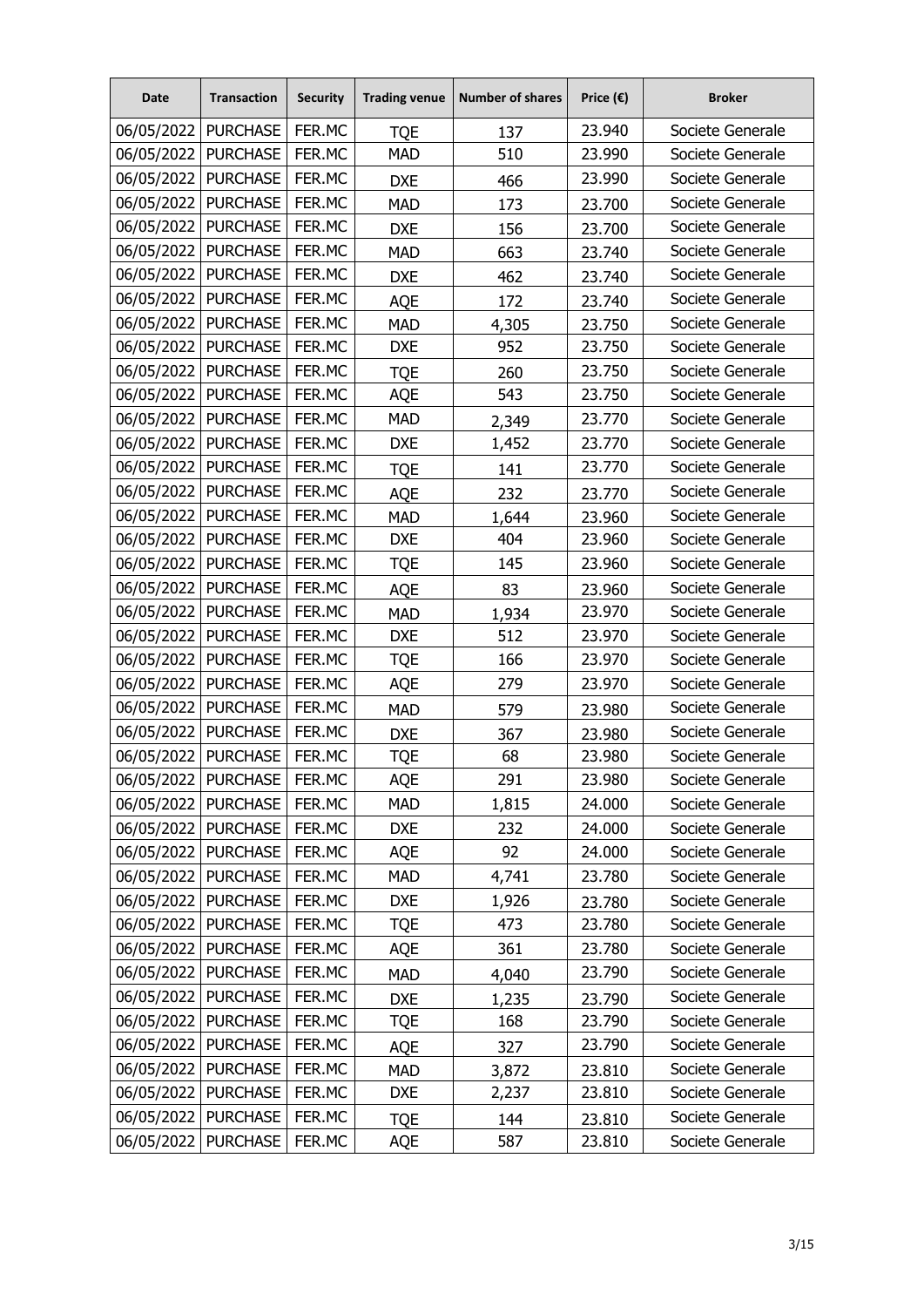| Date                  | <b>Transaction</b>    | <b>Security</b> | <b>Trading venue</b> | <b>Number of shares</b> | Price $(\epsilon)$ | <b>Broker</b>    |
|-----------------------|-----------------------|-----------------|----------------------|-------------------------|--------------------|------------------|
| 06/05/2022            | <b>PURCHASE</b>       | FER.MC          | <b>MAD</b>           | 3,630                   | 23.820             | Societe Generale |
| 06/05/2022            | <b>PURCHASE</b>       | FER.MC          | <b>DXE</b>           | 814                     | 23.820             | Societe Generale |
| 06/05/2022            | <b>PURCHASE</b>       | FER.MC          | <b>TQE</b>           | 215                     | 23.820             | Societe Generale |
| 06/05/2022            | <b>PURCHASE</b>       | FER.MC          | <b>AQE</b>           | 493                     | 23.820             | Societe Generale |
| 06/05/2022            | <b>PURCHASE</b>       | FER.MC          | <b>MAD</b>           | 6,218                   | 23.840             | Societe Generale |
| 06/05/2022   PURCHASE |                       | FER.MC          | <b>DXE</b>           | 3,079                   | 23.840             | Societe Generale |
| 06/05/2022            | <b>PURCHASE</b>       | FER.MC          | <b>TQE</b>           | 567                     | 23.840             | Societe Generale |
| 06/05/2022            | <b>PURCHASE</b>       | FER.MC          | AQE                  | 723                     | 23.840             | Societe Generale |
| 06/05/2022            | <b>PURCHASE</b>       | FER.MC          | <b>MAD</b>           | 2,601                   | 23.760             | Societe Generale |
| 06/05/2022            | <b>PURCHASE</b>       | FER.MC          | <b>DXE</b>           | 1,170                   | 23.760             | Societe Generale |
| 06/05/2022            | <b>PURCHASE</b>       | FER.MC          | <b>TQE</b>           | 112                     | 23.760             | Societe Generale |
| 06/05/2022            | <b>PURCHASE</b>       | FER.MC          | <b>AQE</b>           | 121                     | 23.760             | Societe Generale |
| 06/05/2022   PURCHASE |                       | FER.MC          | <b>MAD</b>           | 1,047                   | 23.950             | Societe Generale |
| 06/05/2022            | <b>PURCHASE</b>       | FER.MC          | <b>DXE</b>           | 401                     | 23.950             | Societe Generale |
| 06/05/2022            | <b>PURCHASE</b>       | FER.MC          | <b>MAD</b>           | 2,312                   | 23.870             | Societe Generale |
| 06/05/2022            | <b>PURCHASE</b>       | FER.MC          | <b>DXE</b>           | 583                     | 23.870             | Societe Generale |
| 06/05/2022            | <b>PURCHASE</b>       | FER.MC          | <b>TQE</b>           | 93                      | 23.870             | Societe Generale |
| 06/05/2022            | <b>PURCHASE</b>       | FER.MC          | <b>AQE</b>           | 113                     | 23.870             | Societe Generale |
| 06/05/2022            | <b>PURCHASE</b>       | FER.MC          | <b>MAD</b>           | 5,989                   | 23.830             | Societe Generale |
| 06/05/2022            | <b>PURCHASE</b>       | FER.MC          | <b>DXE</b>           | 2,290                   | 23.830             | Societe Generale |
| 06/05/2022            | <b>PURCHASE</b>       | FER.MC          | <b>TQE</b>           | 320                     | 23.830             | Societe Generale |
| 06/05/2022            | <b>PURCHASE</b>       | FER.MC          | <b>AQE</b>           | 570                     | 23.830             | Societe Generale |
| 06/05/2022            | <b>PURCHASE</b>       | FER.MC          | <b>MAD</b>           | 2,388                   | 23.710             | Societe Generale |
| 06/05/2022            | <b>PURCHASE</b>       | FER.MC          | <b>DXE</b>           | 168                     | 23.710             | Societe Generale |
| 06/05/2022            | <b>PURCHASE</b>       | FER.MC          | <b>TQE</b>           | 13                      | 23.710             | Societe Generale |
| 06/05/2022            | <b>PURCHASE</b>       | FER.MC          | <b>AQE</b>           | 168                     | 23.710             | Societe Generale |
| 06/05/2022            | <b>PURCHASE</b>       | FER.MC          | <b>MAD</b>           | 8,077                   | 23.860             | Societe Generale |
| 06/05/2022            | <b>PURCHASE</b>       | FER.MC          | <b>DXE</b>           | 2,351                   | 23.860             | Societe Generale |
| 06/05/2022            | <b>PURCHASE</b>       | FER.MC          | <b>TQE</b>           | 253                     | 23.860             | Societe Generale |
| 06/05/2022   PURCHASE |                       | FER.MC          | AQE                  | 768                     | 23.860             | Societe Generale |
| 06/05/2022            | <b>PURCHASE</b>       | FER.MC          | <b>MAD</b>           | 2,834                   | 23.880             | Societe Generale |
| 06/05/2022            | <b>PURCHASE</b>       | FER.MC          | <b>DXE</b>           | 790                     | 23.880             | Societe Generale |
| 06/05/2022            | <b>PURCHASE</b>       | FER.MC          | <b>TQE</b>           | 131                     | 23.880             | Societe Generale |
| 06/05/2022            | <b>PURCHASE</b>       | FER.MC          | AQE                  | 332                     | 23.880             | Societe Generale |
|                       | 06/05/2022   PURCHASE | FER.MC          | <b>DXE</b>           | 128                     | 24.040             | Societe Generale |
| 06/05/2022            | <b>PURCHASE</b>       | FER.MC          | AQE                  | 83                      | 24.040             | Societe Generale |
| 06/05/2022            | <b>PURCHASE</b>       | FER.MC          | <b>MAD</b>           | 1,107                   | 24.030             | Societe Generale |
| 06/05/2022            | <b>PURCHASE</b>       | FER.MC          | <b>DXE</b>           | 354                     | 24.030             | Societe Generale |
| 06/05/2022            | <b>PURCHASE</b>       | FER.MC          | <b>TQE</b>           | 148                     | 24.030             | Societe Generale |
| 06/05/2022            | <b>PURCHASE</b>       | FER.MC          | AQE                  | 217                     | 24.030             | Societe Generale |
| 06/05/2022            | <b>PURCHASE</b>       | FER.MC          | <b>MAD</b>           | 1,034                   | 24.130             | Societe Generale |
| 06/05/2022            | <b>PURCHASE</b>       | FER.MC          | <b>DXE</b>           | 355                     | 24.130             | Societe Generale |
| 06/05/2022            | <b>PURCHASE</b>       | FER.MC          | <b>MAD</b>           | 1,884                   | 24.100             | Societe Generale |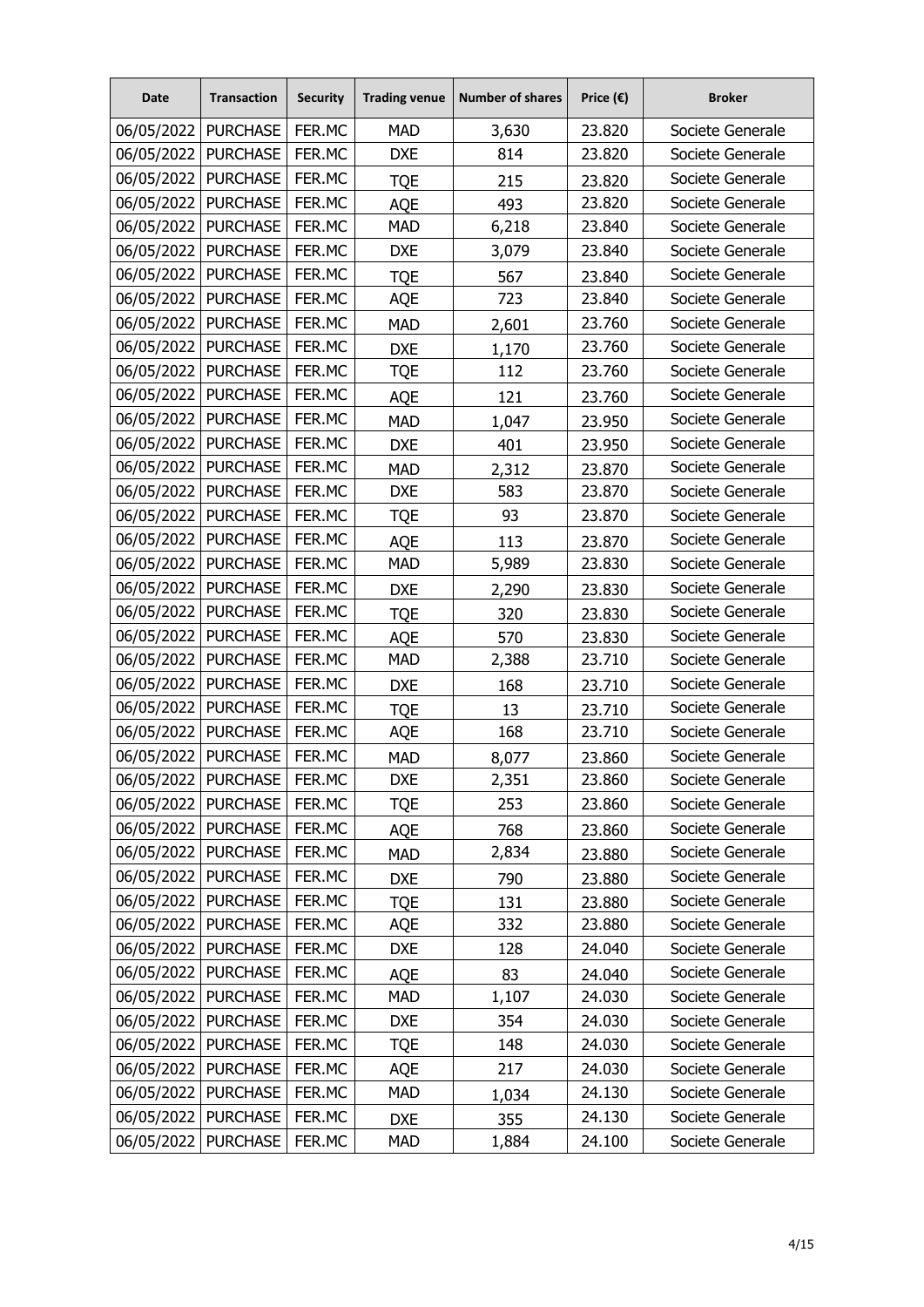| <b>Date</b> | <b>Transaction</b>    | <b>Security</b> | <b>Trading venue</b> | <b>Number of shares</b> | Price $(\epsilon)$ | <b>Broker</b>         |
|-------------|-----------------------|-----------------|----------------------|-------------------------|--------------------|-----------------------|
| 06/05/2022  | <b>PURCHASE</b>       | FER.MC          | <b>DXE</b>           | 248                     | 24.100             | Societe Generale      |
| 06/05/2022  | <b>PURCHASE</b>       | FER.MC          | <b>TQE</b>           | 118                     | 24.100             | Societe Generale      |
| 06/05/2022  | <b>PURCHASE</b>       | FER.MC          | <b>AQE</b>           | 231                     | 24.100             | Societe Generale      |
| 06/05/2022  | <b>PURCHASE</b>       | FER.MC          | <b>MAD</b>           | 464                     | 24.090             | Societe Generale      |
| 06/05/2022  | <b>PURCHASE</b>       | FER.MC          | <b>MAD</b>           | 83                      | 24.080             | Societe Generale      |
| 06/05/2022  | <b>PURCHASE</b>       | FER.MC          | <b>DXE</b>           | 113                     | 24.020             | Societe Generale      |
| 06/05/2022  | <b>PURCHASE</b>       | FER.MC          | <b>MAD</b>           | 647                     | 24.120             | Societe Generale      |
| 06/05/2022  | <b>PURCHASE</b>       | FER.MC          | <b>DXE</b>           | 352                     | 24.120             | Societe Generale      |
| 06/05/2022  | <b>PURCHASE</b>       | FER.MC          | <b>MAD</b>           | 1,866                   | 24.110             | Societe Generale      |
| 06/05/2022  | <b>PURCHASE</b>       | FER.MC          | <b>DXE</b>           | 762                     | 24.110             | Societe Generale      |
| 06/05/2022  | <b>PURCHASE</b>       | FER.MC          | <b>TQE</b>           | 188                     | 24.110             | Societe Generale      |
| 06/05/2022  | <b>PURCHASE</b>       | FER.MC          | AQE                  | 310                     | 24.110             | Societe Generale      |
| 06/05/2022  | <b>PURCHASE</b>       | FER.MC          | <b>MAD</b>           | 149                     | 24.140             | Societe Generale      |
| 06/05/2022  | <b>PURCHASE</b>       | FER.MC          | <b>DXE</b>           | 523                     | 24.140             | Societe Generale      |
| 06/05/2022  | <b>PURCHASE</b>       | FER.MC          | <b>AQE</b>           | 237                     | 24.140             | Societe Generale      |
| 06/05/2022  | <b>PURCHASE</b>       | FER.MC          | <b>MAD</b>           | 450                     | 24.050             | Societe Generale      |
| 06/05/2022  | <b>PURCHASE</b>       | FER.MC          | <b>DXE</b>           | 114                     | 24.050             | Societe Generale      |
| 06/05/2022  | <b>PURCHASE</b>       | FER.MC          | <b>TQE</b>           | 98                      | 24.050             | Societe Generale      |
| 06/05/2022  | <b>PURCHASE</b>       | FER.MC          | <b>AQE</b>           | 41                      | 24.050             | Societe Generale      |
| 06/05/2022  | <b>PURCHASE</b>       | FER.MC          | <b>MAD</b>           | 300                     | 24.170             | Societe Generale      |
| 06/05/2022  | <b>PURCHASE</b>       | FER.MC          | <b>DXE</b>           | 251                     | 24.170             | Societe Generale      |
| 06/05/2022  | <b>PURCHASE</b>       | FER.MC          | <b>TQE</b>           | 14                      | 24.170             | Societe Generale      |
| 06/05/2022  | <b>PURCHASE</b>       | FER.MC          | <b>AQE</b>           | 56                      | 24.170             | Societe Generale      |
| 06/05/2022  | <b>PURCHASE</b>       | FER.MC          | <b>MAD</b>           | 750                     | 24.150             | Societe Generale      |
| 06/05/2022  | <b>PURCHASE</b>       | FER.MC          | <b>DXE</b>           | 82                      | 24.150             | Societe Generale      |
| 06/05/2022  | <b>PURCHASE</b>       | FER.MC          | <b>TQE</b>           | 97                      | 24.150             | Societe Generale      |
| 06/05/2022  | <b>PURCHASE</b>       | FER.MC          | <b>MAD</b>           | 1,830                   | 24.010             | Societe Generale      |
| 06/05/2022  | <b>PURCHASE</b>       | FER.MC          | <b>DXE</b>           | 331                     | 24.010             | Societe Generale      |
| 06/05/2022  | <b>PURCHASE</b>       | FER.MC          | <b>MAD</b>           | 161                     | 24.060             | Societe Generale      |
|             | 06/05/2022   PURCHASE | FER.MC          | <b>MAD</b>           | 582                     | 24.180             | Societe Generale      |
| 06/05/2022  | <b>PURCHASE</b>       | FER.MC          | <b>DXE</b>           | 182                     | 24.180             | Societe Generale      |
| 06/05/2022  | <b>PURCHASE</b>       | FER.MC          | <b>MAD</b>           | 654                     | 24.160             | Societe Generale      |
| 06/05/2022  | <b>PURCHASE</b>       | FER.MC          | <b>DXE</b>           | 144                     | 24.160             | Societe Generale      |
| 06/05/2022  | <b>PURCHASE</b>       | FER.MC          | <b>TQE</b>           | 24                      | 24.160             | Societe Generale      |
|             | 06/05/2022   PURCHASE | FER.MC          | <b>MAD</b>           | 170                     | 23.690             | Societe Generale      |
| 06/05/2022  | <b>PURCHASE</b>       | FER.MC          | <b>DXE</b>           | 155                     | 23.690             | Societe Generale      |
| 06/05/2022  | <b>PURCHASE</b>       | FER.MC          | <b>TQE</b>           | 59                      | 23.690             | Societe Generale      |
| 06/05/2022  | <b>PURCHASE</b>       | FER.MC          | AQE                  | 84                      | 23.690             | Societe Generale      |
| 09/05/2022  | <b>PURCHASE</b>       | FER.MC          | <b>XMAD</b>          | 1,834                   | 23.090             | <b>Banco Sabadell</b> |
| 09/05/2022  | <b>PURCHASE</b>       | FER.MC          | <b>CEUX</b>          | 290                     | 23.090             | <b>Banco Sabadell</b> |
| 09/05/2022  | <b>PURCHASE</b>       | FER.MC          | <b>XMAD</b>          | 4,690                   | 23.100             | <b>Banco Sabadell</b> |
| 09/05/2022  | <b>PURCHASE</b>       | FER.MC          | <b>CEUX</b>          | 3,517                   | 23.100             | <b>Banco Sabadell</b> |
| 09/05/2022  | <b>PURCHASE</b>       | FER.MC          | <b>XMAD</b>          | 1,335                   | 23.070             | <b>Banco Sabadell</b> |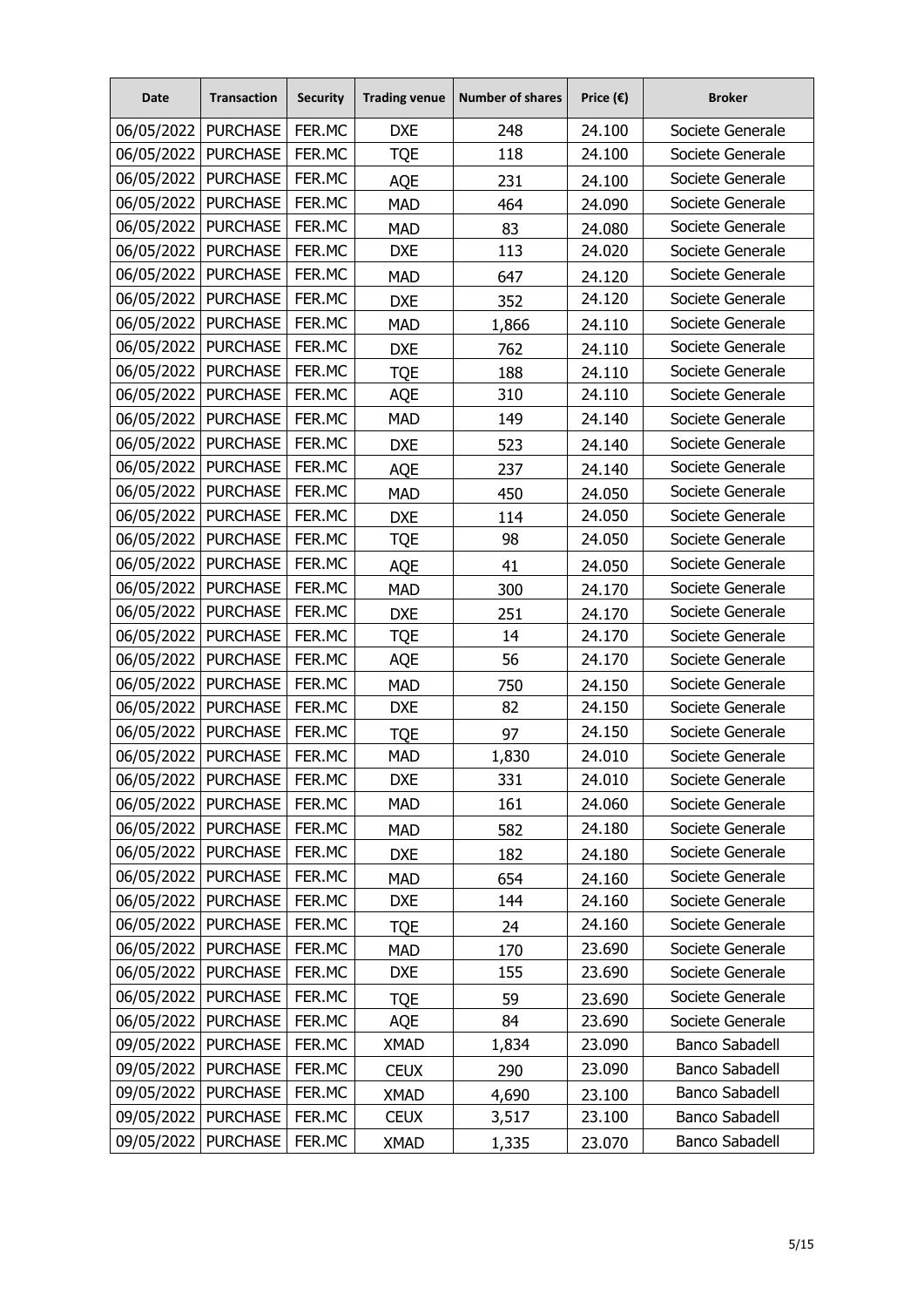| <b>Date</b>           | <b>Transaction</b>    | <b>Security</b> | <b>Trading venue</b> | <b>Number of shares</b> | Price $(\epsilon)$ | <b>Broker</b>         |
|-----------------------|-----------------------|-----------------|----------------------|-------------------------|--------------------|-----------------------|
| 09/05/2022            | <b>PURCHASE</b>       | FER.MC          | <b>CEUX</b>          | 314                     | 23.070             | <b>Banco Sabadell</b> |
| 09/05/2022            | <b>PURCHASE</b>       | FER.MC          | <b>XMAD</b>          | 1,374                   | 23.170             | <b>Banco Sabadell</b> |
| 09/05/2022   PURCHASE |                       | FER.MC          | <b>CEUX</b>          | 404                     | 23.170             | <b>Banco Sabadell</b> |
| 09/05/2022            | <b>PURCHASE</b>       | FER.MC          | <b>XMAD</b>          | 2,628                   | 23.180             | <b>Banco Sabadell</b> |
| 09/05/2022            | <b>PURCHASE</b>       | FER.MC          | <b>CEUX</b>          | 757                     | 23.180             | <b>Banco Sabadell</b> |
| 09/05/2022            | <b>PURCHASE</b>       | FER.MC          | <b>XMAD</b>          | 1,787                   | 23.200             | <b>Banco Sabadell</b> |
| 09/05/2022            | <b>PURCHASE</b>       | FER.MC          | <b>CEUX</b>          | 503                     | 23.200             | <b>Banco Sabadell</b> |
| 09/05/2022            | <b>PURCHASE</b>       | FER.MC          | <b>XMAD</b>          | 5,228                   | 23.110             | <b>Banco Sabadell</b> |
| 09/05/2022            | <b>PURCHASE</b>       | FER.MC          | <b>CEUX</b>          | 239                     | 23.110             | <b>Banco Sabadell</b> |
| 09/05/2022            | <b>PURCHASE</b>       | FER.MC          | <b>XMAD</b>          | 886                     | 23.150             | <b>Banco Sabadell</b> |
| 09/05/2022            | <b>PURCHASE</b>       | FER.MC          | <b>CEUX</b>          | 247                     | 23.150             | <b>Banco Sabadell</b> |
| 09/05/2022            | <b>PURCHASE</b>       | FER.MC          | <b>XMAD</b>          | 901                     | 23.190             | <b>Banco Sabadell</b> |
| 09/05/2022            | <b>PURCHASE</b>       | FER.MC          | <b>CEUX</b>          | 278                     | 23.190             | <b>Banco Sabadell</b> |
| 09/05/2022            | <b>PURCHASE</b>       | FER.MC          | <b>XMAD</b>          | 1,843                   | 23.120             | <b>Banco Sabadell</b> |
| 09/05/2022            | <b>PURCHASE</b>       | FER.MC          | <b>CEUX</b>          | 326                     | 23.120             | <b>Banco Sabadell</b> |
| 09/05/2022            | <b>PURCHASE</b>       | FER.MC          | <b>XMAD</b>          | 1,722                   | 23.080             | <b>Banco Sabadell</b> |
| 09/05/2022            | <b>PURCHASE</b>       | FER.MC          | <b>CEUX</b>          | 268                     | 23.080             | <b>Banco Sabadell</b> |
| 09/05/2022            | <b>PURCHASE</b>       | FER.MC          | <b>XMAD</b>          | 1,838                   | 23.130             | <b>Banco Sabadell</b> |
| 09/05/2022            | <b>PURCHASE</b>       | FER.MC          | <b>CEUX</b>          | 377                     | 23.130             | <b>Banco Sabadell</b> |
| 09/05/2022   PURCHASE |                       | FER.MC          | <b>XMAD</b>          | 1,140                   | 23.140             | <b>Banco Sabadell</b> |
| 09/05/2022            | <b>PURCHASE</b>       | FER.MC          | <b>XMAD</b>          | 1,127                   | 23.300             | <b>Banco Sabadell</b> |
| 09/05/2022            | <b>PURCHASE</b>       | FER.MC          | <b>CEUX</b>          | 403                     | 23.300             | <b>Banco Sabadell</b> |
| 09/05/2022            | <b>PURCHASE</b>       | FER.MC          | <b>XMAD</b>          | 4,538                   | 23.340             | <b>Banco Sabadell</b> |
| 09/05/2022            | <b>PURCHASE</b>       | FER.MC          | <b>CEUX</b>          | 1,754                   | 23.340             | Banco Sabadell        |
| 09/05/2022            | <b>PURCHASE</b>       | FER.MC          | <b>XMAD</b>          | 2,126                   | 23.350             | <b>Banco Sabadell</b> |
| 09/05/2022            | <b>PURCHASE</b>       | FER.MC          | <b>CEUX</b>          | 613                     | 23.350             | <b>Banco Sabadell</b> |
| 09/05/2022            | <b>PURCHASE</b>       | FER.MC          | <b>XMAD</b>          | 1,816                   | 23.360             | <b>Banco Sabadell</b> |
| 09/05/2022            | <b>PURCHASE</b>       | FER.MC          | <b>CEUX</b>          | 573                     | 23.360             | <b>Banco Sabadell</b> |
| 09/05/2022            | <b>PURCHASE</b>       | FER.MC          | <b>XMAD</b>          | 1,478                   | 23.220             | <b>Banco Sabadell</b> |
|                       | 09/05/2022   PURCHASE | FER.MC          | <b>CEUX</b>          | 575                     | 23.220             | <b>Banco Sabadell</b> |
| 09/05/2022            | <b>PURCHASE</b>       | FER.MC          | <b>XMAD</b>          | 5,060                   | 23.330             | <b>Banco Sabadell</b> |
| 09/05/2022            | <b>PURCHASE</b>       | FER.MC          | <b>CEUX</b>          | 1,617                   | 23.330             | <b>Banco Sabadell</b> |
| 09/05/2022            | <b>PURCHASE</b>       | FER.MC          | <b>XMAD</b>          | 461                     | 23.160             | <b>Banco Sabadell</b> |
| 09/05/2022            | <b>PURCHASE</b>       | FER.MC          | <b>CEUX</b>          | 268                     | 23.160             | <b>Banco Sabadell</b> |
| 09/05/2022            | <b>PURCHASE</b>       | FER.MC          | <b>XMAD</b>          | 1,102                   | 23.230             | <b>Banco Sabadell</b> |
| 09/05/2022            | <b>PURCHASE</b>       | FER.MC          | <b>CEUX</b>          | 209                     | 23.230             | <b>Banco Sabadell</b> |
| 09/05/2022            | <b>PURCHASE</b>       | FER.MC          | <b>XMAD</b>          | 1,436                   | 23.240             | <b>Banco Sabadell</b> |
| 09/05/2022            | <b>PURCHASE</b>       | FER.MC          | <b>CEUX</b>          | 501                     | 23.240             | <b>Banco Sabadell</b> |
| 09/05/2022            | <b>PURCHASE</b>       | FER.MC          | XMAD                 | 580                     | 23.250             | <b>Banco Sabadell</b> |
| 09/05/2022            | <b>PURCHASE</b>       | FER.MC          | <b>XMAD</b>          | 1,271                   | 23.260             | <b>Banco Sabadell</b> |
| 09/05/2022            | <b>PURCHASE</b>       | FER.MC          | <b>CEUX</b>          | 723                     | 23.260             | <b>Banco Sabadell</b> |
| 09/05/2022            | <b>PURCHASE</b>       | FER.MC          | <b>XMAD</b>          | 1,351                   | 23.270             | <b>Banco Sabadell</b> |
| 09/05/2022            | <b>PURCHASE</b>       | FER.MC          | <b>CEUX</b>          | 579                     | 23.270             | <b>Banco Sabadell</b> |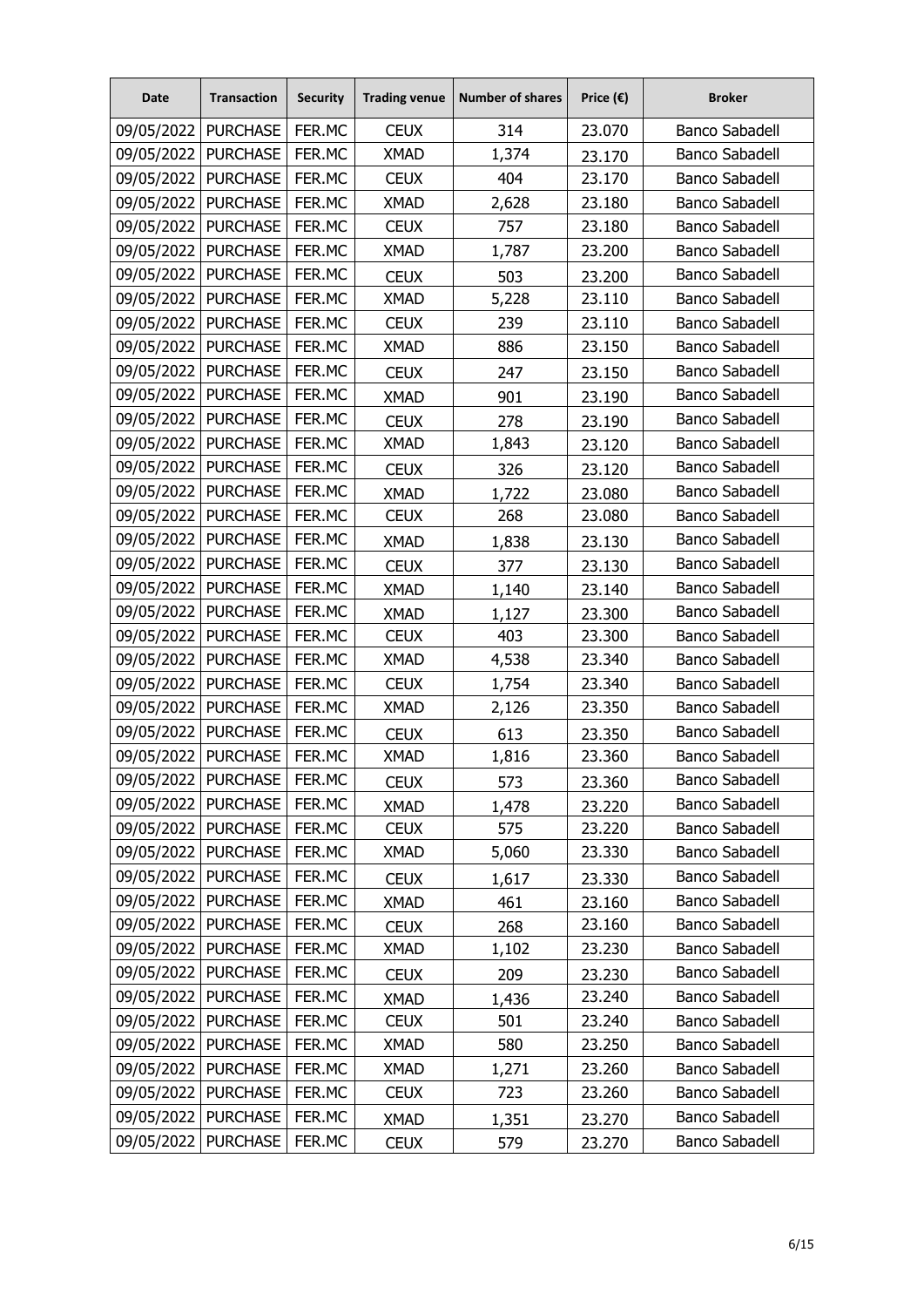| <b>Date</b>           | <b>Transaction</b>    | <b>Security</b> | <b>Trading venue</b> | <b>Number of shares</b> | Price $(\epsilon)$ | <b>Broker</b>         |
|-----------------------|-----------------------|-----------------|----------------------|-------------------------|--------------------|-----------------------|
| 09/05/2022            | <b>PURCHASE</b>       | FER.MC          | <b>XMAD</b>          | 1,388                   | 23.280             | <b>Banco Sabadell</b> |
| 09/05/2022            | <b>PURCHASE</b>       | FER.MC          | <b>CEUX</b>          | 575                     | 23.280             | <b>Banco Sabadell</b> |
| 09/05/2022            | <b>PURCHASE</b>       | FER.MC          | <b>XMAD</b>          | 2,846                   | 23.290             | <b>Banco Sabadell</b> |
| 09/05/2022            | <b>PURCHASE</b>       | FER.MC          | <b>CEUX</b>          | 851                     | 23.290             | <b>Banco Sabadell</b> |
| 09/05/2022            | <b>PURCHASE</b>       | FER.MC          | <b>XMAD</b>          | 2,923                   | 23.210             | <b>Banco Sabadell</b> |
| 09/05/2022   PURCHASE |                       | FER.MC          | <b>CEUX</b>          | 939                     | 23.210             | <b>Banco Sabadell</b> |
| 09/05/2022            | <b>PURCHASE</b>       | FER.MC          | <b>XMAD</b>          | 3,745                   | 23.320             | <b>Banco Sabadell</b> |
| 09/05/2022            | <b>PURCHASE</b>       | FER.MC          | <b>CEUX</b>          | 1,200                   | 23.320             | <b>Banco Sabadell</b> |
| 09/05/2022            | <b>PURCHASE</b>       | FER.MC          | <b>XMAD</b>          | 3,910                   | 23.420             | <b>Banco Sabadell</b> |
| 09/05/2022            | <b>PURCHASE</b>       | FER.MC          | <b>CEUX</b>          | 1,277                   | 23.420             | <b>Banco Sabadell</b> |
| 09/05/2022            | <b>PURCHASE</b>       | FER.MC          | <b>XMAD</b>          | 2,742                   | 23.480             | <b>Banco Sabadell</b> |
| 09/05/2022            | <b>PURCHASE</b>       | FER.MC          | <b>CEUX</b>          | 759                     | 23.480             | <b>Banco Sabadell</b> |
| 09/05/2022            | <b>PURCHASE</b>       | FER.MC          | <b>XMAD</b>          | 595                     | 23.530             | <b>Banco Sabadell</b> |
| 09/05/2022            | <b>PURCHASE</b>       | FER.MC          | <b>CEUX</b>          | 253                     | 23.530             | <b>Banco Sabadell</b> |
| 09/05/2022            | <b>PURCHASE</b>       | FER.MC          | <b>XMAD</b>          | 238                     | 23.550             | <b>Banco Sabadell</b> |
| 09/05/2022            | <b>PURCHASE</b>       | FER.MC          | <b>CEUX</b>          | 176                     | 23.550             | <b>Banco Sabadell</b> |
| 09/05/2022            | <b>PURCHASE</b>       | FER.MC          | <b>XMAD</b>          | 1,585                   | 23.590             | <b>Banco Sabadell</b> |
| 09/05/2022   PURCHASE |                       | FER.MC          | <b>CEUX</b>          | 404                     | 23.590             | <b>Banco Sabadell</b> |
| 09/05/2022            | <b>PURCHASE</b>       | FER.MC          | <b>XMAD</b>          | 4,088                   | 23.600             | <b>Banco Sabadell</b> |
| 09/05/2022            | <b>PURCHASE</b>       | FER.MC          | <b>CEUX</b>          | 1,095                   | 23.600             | <b>Banco Sabadell</b> |
| 09/05/2022            | <b>PURCHASE</b>       | FER.MC          | <b>XMAD</b>          | 2,454                   | 23.440             | <b>Banco Sabadell</b> |
| 09/05/2022            | <b>PURCHASE</b>       | FER.MC          | <b>CEUX</b>          | 820                     | 23.440             | <b>Banco Sabadell</b> |
| 09/05/2022            | <b>PURCHASE</b>       | FER.MC          | <b>XMAD</b>          | 2,033                   | 23.450             | <b>Banco Sabadell</b> |
| 09/05/2022            | <b>PURCHASE</b>       | FER.MC          | <b>CEUX</b>          | 808                     | 23.450             | <b>Banco Sabadell</b> |
| 09/05/2022            | <b>PURCHASE</b>       | FER.MC          | <b>XMAD</b>          | 377                     | 23.470             | <b>Banco Sabadell</b> |
| 09/05/2022            | <b>PURCHASE</b>       | FER.MC          | <b>CEUX</b>          | 258                     | 23.470             | <b>Banco Sabadell</b> |
| 09/05/2022            | <b>PURCHASE</b>       | FER.MC          | <b>XMAD</b>          | 259                     | 23.490             | <b>Banco Sabadell</b> |
| 09/05/2022            | <b>PURCHASE</b>       | FER.MC          | <b>CEUX</b>          | 49                      | 23.490             | <b>Banco Sabadell</b> |
| 09/05/2022   PURCHASE |                       | FER.MC          | <b>XMAD</b>          | 1,198                   | 23.510             | <b>Banco Sabadell</b> |
| 09/05/2022   PURCHASE |                       | FER.MC          | <b>CEUX</b>          | 264                     | 23.510             | <b>Banco Sabadell</b> |
| 09/05/2022            | <b>PURCHASE</b>       | FER.MC          | <b>XMAD</b>          | 1,184                   | 23.580             | <b>Banco Sabadell</b> |
|                       | 09/05/2022   PURCHASE | FER.MC          | <b>CEUX</b>          | 212                     | 23.580             | <b>Banco Sabadell</b> |
| 09/05/2022            | <b>PURCHASE</b>       | FER.MC          | <b>XMAD</b>          | 1,430                   | 23.370             | <b>Banco Sabadell</b> |
| 09/05/2022            | <b>PURCHASE</b>       | FER.MC          | <b>CEUX</b>          | 612                     | 23.370             | <b>Banco Sabadell</b> |
|                       | 09/05/2022   PURCHASE | FER.MC          | <b>XMAD</b>          | 2,716                   | 23.460             | <b>Banco Sabadell</b> |
| 09/05/2022            | <b>PURCHASE</b>       | FER.MC          | <b>CEUX</b>          | 594                     | 23.460             | <b>Banco Sabadell</b> |
| 09/05/2022   PURCHASE |                       | FER.MC          | XMAD                 | 842                     | 23.500             | <b>Banco Sabadell</b> |
| 09/05/2022            | <b>PURCHASE</b>       | FER.MC          | <b>CEUX</b>          | 485                     | 23.500             | <b>Banco Sabadell</b> |
| 09/05/2022            | <b>PURCHASE</b>       | FER.MC          | <b>XMAD</b>          | 393                     | 23.520             | <b>Banco Sabadell</b> |
| 09/05/2022            | <b>PURCHASE</b>       | FER.MC          | <b>CEUX</b>          | 38                      | 23.520             | <b>Banco Sabadell</b> |
| 09/05/2022            | <b>PURCHASE</b>       | FER.MC          | <b>XMAD</b>          | 3,329                   | 23.540             | <b>Banco Sabadell</b> |
| 09/05/2022            | <b>PURCHASE</b>       | FER.MC          | <b>CEUX</b>          | 341                     | 23.540             | <b>Banco Sabadell</b> |
| 09/05/2022            | <b>PURCHASE</b>       | FER.MC          | <b>XMAD</b>          | 2,747                   | 23.410             | Banco Sabadell        |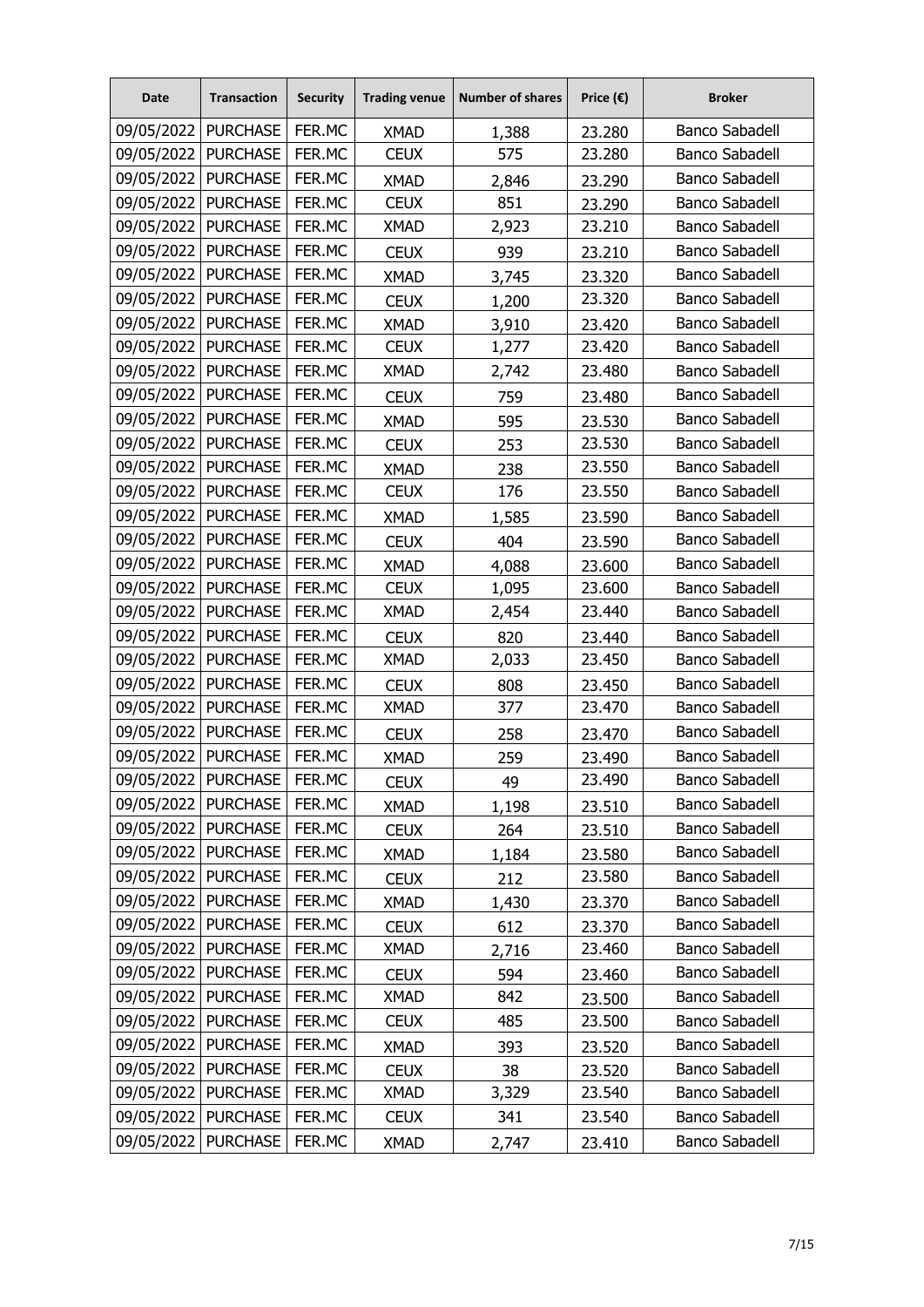| <b>Date</b>           | <b>Transaction</b>    | <b>Security</b> | <b>Trading venue</b> | <b>Number of shares</b> | Price $(\epsilon)$ | <b>Broker</b>         |
|-----------------------|-----------------------|-----------------|----------------------|-------------------------|--------------------|-----------------------|
| 09/05/2022   PURCHASE |                       | FER.MC          | <b>CEUX</b>          | 801                     | 23.410             | <b>Banco Sabadell</b> |
| 09/05/2022            | <b>PURCHASE</b>       | FER.MC          | <b>XMAD</b>          | 4,944                   | 23.430             | <b>Banco Sabadell</b> |
| 09/05/2022            | <b>PURCHASE</b>       | FER.MC          | <b>CEUX</b>          | 1,201                   | 23.430             | <b>Banco Sabadell</b> |
| 09/05/2022            | <b>PURCHASE</b>       | FER.MC          | <b>XMAD</b>          | 2,241                   | 23.560             | <b>Banco Sabadell</b> |
| 09/05/2022            | <b>PURCHASE</b>       | FER.MC          | <b>CEUX</b>          | 747                     | 23.560             | <b>Banco Sabadell</b> |
| 09/05/2022            | <b>PURCHASE</b>       | FER.MC          | <b>XMAD</b>          | 1,697                   | 23.570             | <b>Banco Sabadell</b> |
| 09/05/2022            | <b>PURCHASE</b>       | FER.MC          | <b>CEUX</b>          | 266                     | 23.570             | <b>Banco Sabadell</b> |
| 09/05/2022            | <b>PURCHASE</b>       | FER.MC          | <b>XMAD</b>          | 1,233                   | 23.610             | <b>Banco Sabadell</b> |
| 09/05/2022            | <b>PURCHASE</b>       | FER.MC          | <b>CEUX</b>          | 457                     | 23.610             | <b>Banco Sabadell</b> |
| 09/05/2022            | <b>PURCHASE</b>       | FER.MC          | <b>XMAD</b>          | 433                     | 23.620             | <b>Banco Sabadell</b> |
| 09/05/2022            | <b>PURCHASE</b>       | FER.MC          | <b>XMAD</b>          | 4,259                   | 23.310             | <b>Banco Sabadell</b> |
| 09/05/2022            | <b>PURCHASE</b>       | FER.MC          | <b>CEUX</b>          | 1,749                   | 23.310             | <b>Banco Sabadell</b> |
| 09/05/2022   PURCHASE |                       | FER.MC          | <b>XMAD</b>          | 4,271                   | 23.380             | <b>Banco Sabadell</b> |
| 09/05/2022            | <b>PURCHASE</b>       | FER.MC          | <b>CEUX</b>          | 983                     | 23.380             | <b>Banco Sabadell</b> |
| 09/05/2022            | <b>PURCHASE</b>       | FER.MC          | <b>XMAD</b>          | 1,676                   | 23.390             | <b>Banco Sabadell</b> |
| 09/05/2022            | <b>PURCHASE</b>       | FER.MC          | <b>CEUX</b>          | 876                     | 23.390             | <b>Banco Sabadell</b> |
| 09/05/2022            | <b>PURCHASE</b>       | FER.MC          | <b>XMAD</b>          | 1,672                   | 23.400             | <b>Banco Sabadell</b> |
| 09/05/2022            | <b>PURCHASE</b>       | FER.MC          | <b>CEUX</b>          | 575                     | 23.400             | <b>Banco Sabadell</b> |
| 10/05/2022            | <b>PURCHASE</b>       | FER.MC          | <b>MAD</b>           | 191                     | 23.090             | Societe Generale      |
| 10/05/2022            | <b>PURCHASE</b>       | FER.MC          | <b>MAD</b>           | 2,686                   | 23.100             | Societe Generale      |
| 10/05/2022            | <b>PURCHASE</b>       | FER.MC          | <b>MAD</b>           | 491                     | 23.040             | Societe Generale      |
| 10/05/2022            | <b>PURCHASE</b>       | FER.MC          | <b>MAD</b>           | 530                     | 23.070             | Societe Generale      |
| 10/05/2022            | <b>PURCHASE</b>       | FER.MC          | <b>MAD</b>           | 1,223                   | 23.170             | Societe Generale      |
| 10/05/2022            | <b>PURCHASE</b>       | FER.MC          | <b>DXE</b>           | 483                     | 23.170             | Societe Generale      |
| 10/05/2022            | <b>PURCHASE</b>       | FER.MC          | <b>TQE</b>           | 86                      | 23.170             | Societe Generale      |
| 10/05/2022            | <b>PURCHASE</b>       | FER.MC          | <b>MAD</b>           | 174                     | 23.180             | Societe Generale      |
| 10/05/2022            | <b>PURCHASE</b>       | FER.MC          | <b>TQE</b>           | 28                      | 23.180             | Societe Generale      |
| 10/05/2022            | <b>PURCHASE</b>       | FER.MC          | <b>DXE</b>           | 161                     | 23.200             | Societe Generale      |
| 10/05/2022            | <b>PURCHASE</b>       | FER.MC          | AQE                  | 304                     | 23.200             | Societe Generale      |
|                       | 10/05/2022   PURCHASE | FER.MC          | <b>MAD</b>           | 804                     | 23.110             | Societe Generale      |
| 10/05/2022            | <b>PURCHASE</b>       | FER.MC          | <b>MAD</b>           | 169                     | 23.150             | Societe Generale      |
|                       | 10/05/2022   PURCHASE | FER.MC          | <b>MAD</b>           | 664                     | 23.190             | Societe Generale      |
| 10/05/2022            | <b>PURCHASE</b>       | FER.MC          | <b>DXE</b>           | 296                     | 23.190             | Societe Generale      |
| 10/05/2022            | <b>PURCHASE</b>       | FER.MC          | <b>MAD</b>           | 300                     | 23.120             | Societe Generale      |
|                       | 10/05/2022 PURCHASE   | FER.MC          | <b>MAD</b>           | 501                     | 23.030             | Societe Generale      |
| 10/05/2022            | <b>PURCHASE</b>       | FER.MC          | <b>MAD</b>           | 909                     | 23.080             | Societe Generale      |
| 10/05/2022            | <b>PURCHASE</b>       | FER.MC          | <b>MAD</b>           | 290                     | 23.130             | Societe Generale      |
| 10/05/2022            | <b>PURCHASE</b>       | FER.MC          | <b>MAD</b>           | 2,856                   | 23.140             | Societe Generale      |
| 10/05/2022            | <b>PURCHASE</b>       | FER.MC          | <b>MAD</b>           | 2,029                   | 23.300             | Societe Generale      |
| 10/05/2022            | <b>PURCHASE</b>       | FER.MC          | <b>DXE</b>           | 700                     | 23.300             | Societe Generale      |
| 10/05/2022            | <b>PURCHASE</b>       | FER.MC          | <b>TQE</b>           | 244                     | 23.300             | Societe Generale      |
| 10/05/2022            | <b>PURCHASE</b>       | FER.MC          | AQE                  | 158                     | 23.300             | Societe Generale      |
| 10/05/2022            | <b>PURCHASE</b>       | FER.MC          | <b>MAD</b>           | 2,887                   | 23.340             | Societe Generale      |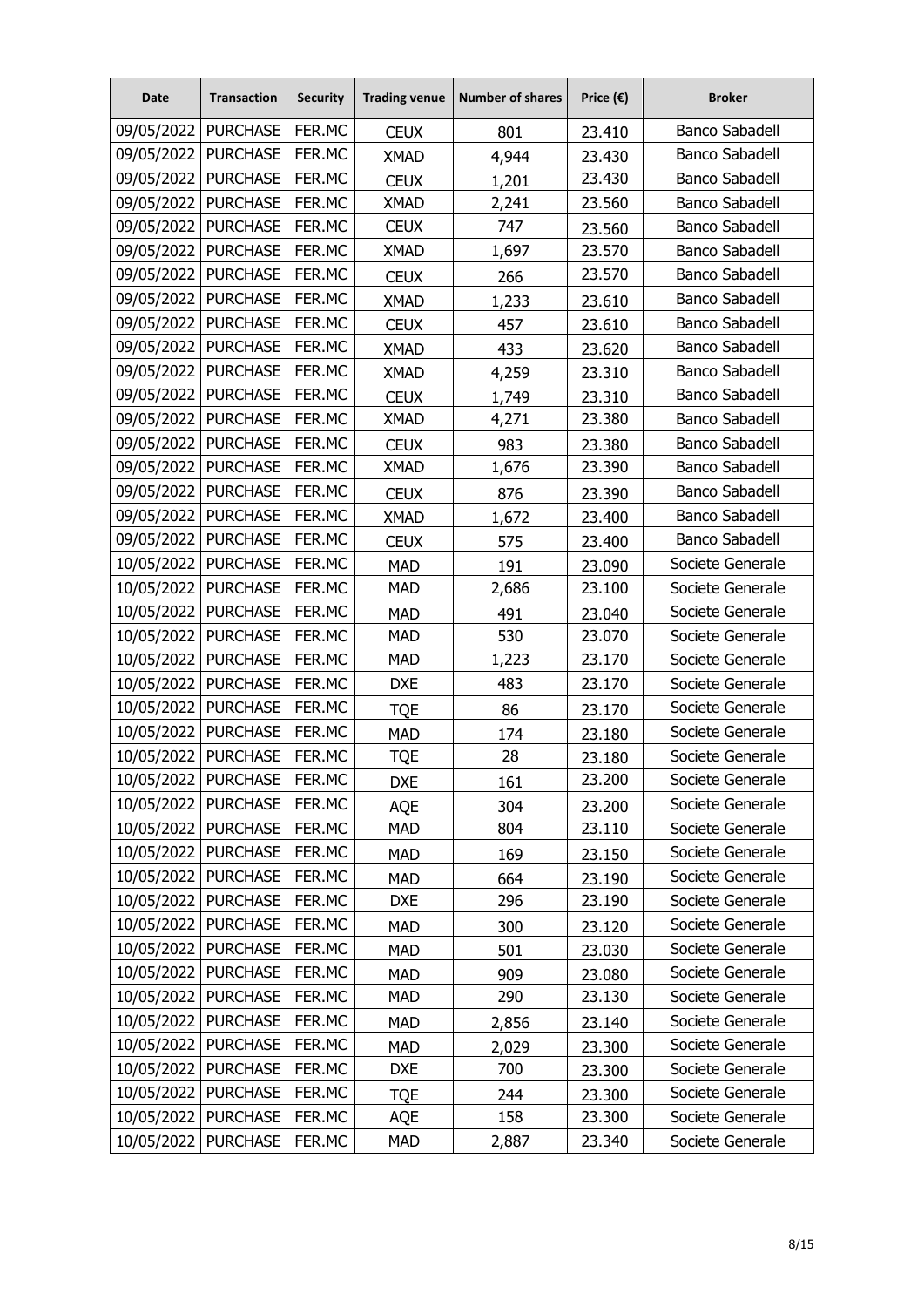| Date                  | <b>Transaction</b> | <b>Security</b> | <b>Trading venue</b> | <b>Number of shares</b> | Price $(\epsilon)$ | <b>Broker</b>    |
|-----------------------|--------------------|-----------------|----------------------|-------------------------|--------------------|------------------|
| 10/05/2022            | <b>PURCHASE</b>    | FER.MC          | <b>DXE</b>           | 3,124                   | 23.340             | Societe Generale |
| 10/05/2022            | <b>PURCHASE</b>    | FER.MC          | <b>TQE</b>           | 276                     | 23.340             | Societe Generale |
| 10/05/2022            | <b>PURCHASE</b>    | FER.MC          | AQE                  | 793                     | 23.340             | Societe Generale |
| 10/05/2022            | <b>PURCHASE</b>    | FER.MC          | <b>MAD</b>           | 5,697                   | 23.350             | Societe Generale |
| 10/05/2022            | <b>PURCHASE</b>    | FER.MC          | <b>DXE</b>           | 2,876                   | 23.350             | Societe Generale |
| 10/05/2022   PURCHASE |                    | FER.MC          | <b>TQE</b>           | 568                     | 23.350             | Societe Generale |
| 10/05/2022            | <b>PURCHASE</b>    | FER.MC          | AQE                  | 1,130                   | 23.350             | Societe Generale |
| 10/05/2022            | <b>PURCHASE</b>    | FER.MC          | <b>MAD</b>           | 3,460                   | 23.360             | Societe Generale |
| 10/05/2022            | <b>PURCHASE</b>    | FER.MC          | <b>DXE</b>           | 2,361                   | 23.360             | Societe Generale |
| 10/05/2022            | <b>PURCHASE</b>    | FER.MC          | <b>TQE</b>           | 269                     | 23.360             | Societe Generale |
| 10/05/2022            | <b>PURCHASE</b>    | FER.MC          | <b>AQE</b>           | 462                     | 23.360             | Societe Generale |
| 10/05/2022            | <b>PURCHASE</b>    | FER.MC          | <b>MAD</b>           | 861                     | 23.220             | Societe Generale |
| 10/05/2022            | <b>PURCHASE</b>    | FER.MC          | <b>DXE</b>           | 430                     | 23.220             | Societe Generale |
| 10/05/2022            | <b>PURCHASE</b>    | FER.MC          | <b>TQE</b>           | 50                      | 23.220             | Societe Generale |
| 10/05/2022            | <b>PURCHASE</b>    | FER.MC          | <b>MAD</b>           | 4,376                   | 23.330             | Societe Generale |
| 10/05/2022            | <b>PURCHASE</b>    | FER.MC          | <b>DXE</b>           | 1,558                   | 23.330             | Societe Generale |
| 10/05/2022            | <b>PURCHASE</b>    | FER.MC          | <b>TQE</b>           | 390                     | 23.330             | Societe Generale |
| 10/05/2022            | <b>PURCHASE</b>    | FER.MC          | <b>AQE</b>           | 389                     | 23.330             | Societe Generale |
| 10/05/2022            | <b>PURCHASE</b>    | FER.MC          | <b>MAD</b>           | 91                      | 23.160             | Societe Generale |
| 10/05/2022            | <b>PURCHASE</b>    | FER.MC          | <b>MAD</b>           | 306                     | 23.230             | Societe Generale |
| 10/05/2022            | <b>PURCHASE</b>    | FER.MC          | <b>DXE</b>           | 259                     | 23.230             | Societe Generale |
| 10/05/2022            | <b>PURCHASE</b>    | FER.MC          | <b>TQE</b>           | 152                     | 23.230             | Societe Generale |
| 10/05/2022            | <b>PURCHASE</b>    | FER.MC          | <b>MAD</b>           | 1,988                   | 23.240             | Societe Generale |
| 10/05/2022            | <b>PURCHASE</b>    | FER.MC          | <b>DXE</b>           | 1,575                   | 23.240             | Societe Generale |
| 10/05/2022            | <b>PURCHASE</b>    | FER.MC          | <b>TQE</b>           | 178                     | 23.240             | Societe Generale |
| 10/05/2022            | <b>PURCHASE</b>    | FER.MC          | <b>AQE</b>           | 297                     | 23.240             | Societe Generale |
| 10/05/2022            | <b>PURCHASE</b>    | FER.MC          | <b>MAD</b>           | 2,612                   | 23.250             | Societe Generale |
| 10/05/2022            | <b>PURCHASE</b>    | FER.MC          | <b>DXE</b>           | 852                     | 23.250             | Societe Generale |
| 10/05/2022            | <b>PURCHASE</b>    | FER.MC          | AQE                  | 430                     | 23.250             | Societe Generale |
| 10/05/2022   PURCHASE |                    | FER.MC          | <b>MAD</b>           | 2,331                   | 23.260             | Societe Generale |
| 10/05/2022            | <b>PURCHASE</b>    | FER.MC          | <b>DXE</b>           | 974                     | 23.260             | Societe Generale |
| 10/05/2022            | <b>PURCHASE</b>    | FER.MC          | <b>TQE</b>           | 129                     | 23.260             | Societe Generale |
| 10/05/2022            | <b>PURCHASE</b>    | FER.MC          | AQE                  | 135                     | 23.260             | Societe Generale |
| 10/05/2022            | <b>PURCHASE</b>    | FER.MC          | <b>MAD</b>           | 2,136                   | 23.270             | Societe Generale |
| 10/05/2022            | <b>PURCHASE</b>    | FER.MC          | <b>DXE</b>           | 957                     | 23.270             | Societe Generale |
| 10/05/2022            | <b>PURCHASE</b>    | FER.MC          | <b>TQE</b>           | 396                     | 23.270             | Societe Generale |
| 10/05/2022            | <b>PURCHASE</b>    | FER.MC          | AQE                  | 438                     | 23.270             | Societe Generale |
| 10/05/2022            | <b>PURCHASE</b>    | FER.MC          | <b>MAD</b>           | 406                     | 23.280             | Societe Generale |
| 10/05/2022            | <b>PURCHASE</b>    | FER.MC          | <b>DXE</b>           | 90                      | 23.280             | Societe Generale |
| 10/05/2022            | <b>PURCHASE</b>    | FER.MC          | <b>TQE</b>           | 85                      | 23.280             | Societe Generale |
| 10/05/2022            | <b>PURCHASE</b>    | FER.MC          | AQE                  | 90                      | 23.280             | Societe Generale |
| 10/05/2022            | <b>PURCHASE</b>    | FER.MC          | <b>MAD</b>           | 2,029                   | 23.290             | Societe Generale |
| 10/05/2022            | <b>PURCHASE</b>    | FER.MC          | <b>DXE</b>           | 2,040                   | 23.290             | Societe Generale |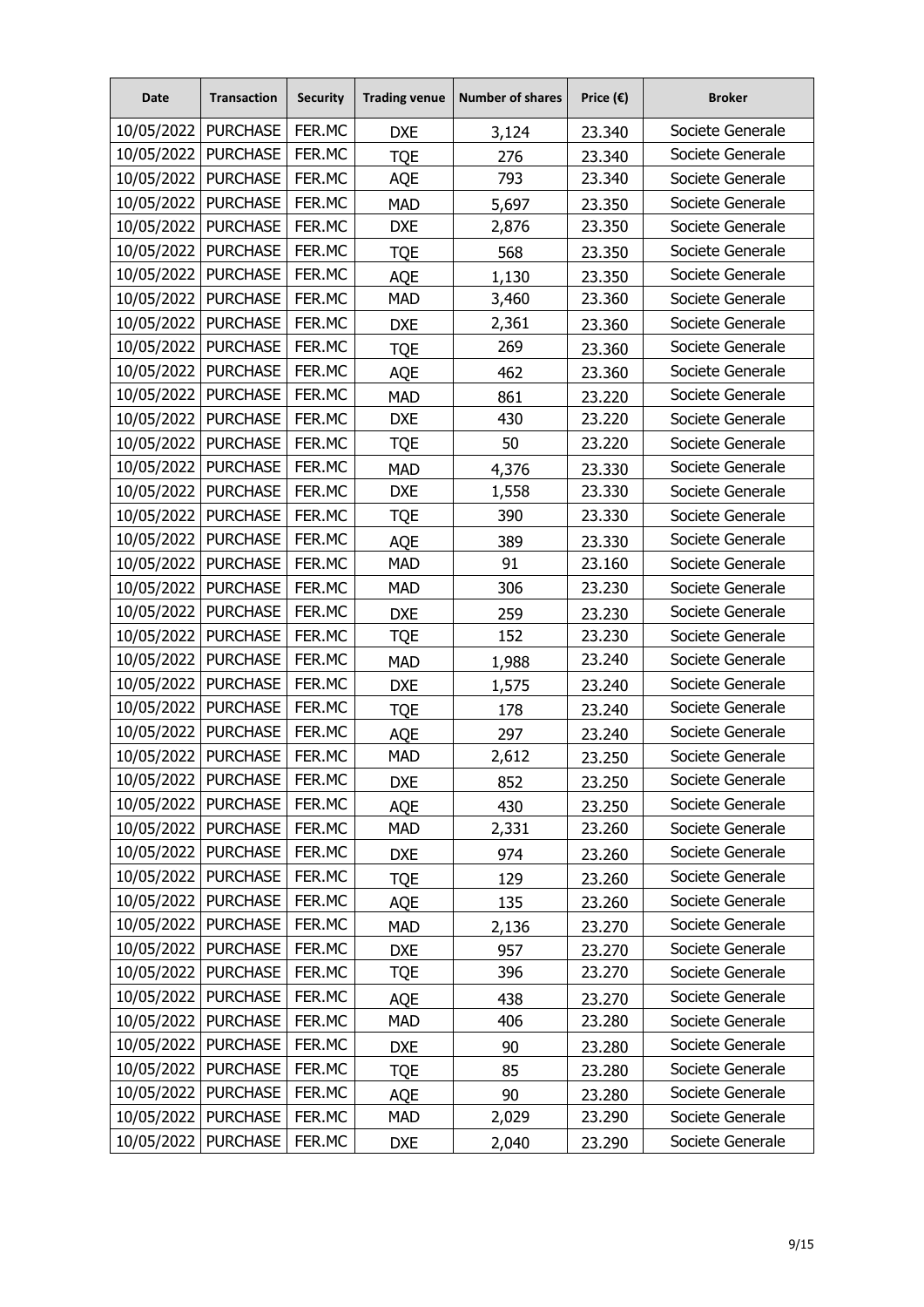| <b>Date</b>           | <b>Transaction</b>    | <b>Security</b> | <b>Trading venue</b> | <b>Number of shares</b> | Price $(\epsilon)$ | <b>Broker</b>    |
|-----------------------|-----------------------|-----------------|----------------------|-------------------------|--------------------|------------------|
| 10/05/2022            | <b>PURCHASE</b>       | FER.MC          | <b>TQE</b>           | 17                      | 23.290             | Societe Generale |
| 10/05/2022            | <b>PURCHASE</b>       | FER.MC          | <b>AQE</b>           | 320                     | 23.290             | Societe Generale |
| 10/05/2022            | <b>PURCHASE</b>       | FER.MC          | <b>MAD</b>           | 1,032                   | 23.210             | Societe Generale |
| 10/05/2022            | <b>PURCHASE</b>       | FER.MC          | <b>MAD</b>           | 2,700                   | 23.320             | Societe Generale |
| 10/05/2022            | <b>PURCHASE</b>       | FER.MC          | <b>DXE</b>           | 1,869                   | 23.320             | Societe Generale |
| 10/05/2022            | <b>PURCHASE</b>       | FER.MC          | <b>TQE</b>           | 390                     | 23.320             | Societe Generale |
| 10/05/2022            | <b>PURCHASE</b>       | FER.MC          | AQE                  | 765                     | 23.320             | Societe Generale |
| 10/05/2022            | <b>PURCHASE</b>       | FER.MC          | <b>MAD</b>           | 2,845                   | 23.420             | Societe Generale |
| 10/05/2022            | <b>PURCHASE</b>       | FER.MC          | <b>DXE</b>           | 1,406                   | 23.420             | Societe Generale |
| 10/05/2022            | <b>PURCHASE</b>       | FER.MC          | <b>TQE</b>           | 318                     | 23.420             | Societe Generale |
| 10/05/2022            | <b>PURCHASE</b>       | FER.MC          | <b>AQE</b>           | 232                     | 23.420             | Societe Generale |
| 10/05/2022            | <b>PURCHASE</b>       | FER.MC          | <b>MAD</b>           | 3,477                   | 23.480             | Societe Generale |
| 10/05/2022   PURCHASE |                       | FER.MC          | <b>DXE</b>           | 1,517                   | 23.480             | Societe Generale |
| 10/05/2022            | <b>PURCHASE</b>       | FER.MC          | <b>TQE</b>           | 528                     | 23.480             | Societe Generale |
| 10/05/2022            | <b>PURCHASE</b>       | FER.MC          | AQE                  | 586                     | 23.480             | Societe Generale |
| 10/05/2022            | <b>PURCHASE</b>       | FER.MC          | <b>MAD</b>           | 332                     | 23.530             | Societe Generale |
| 10/05/2022            | <b>PURCHASE</b>       | FER.MC          | <b>DXE</b>           | 326                     | 23.530             | Societe Generale |
| 10/05/2022            | <b>PURCHASE</b>       | FER.MC          | <b>TQE</b>           | 81                      | 23.530             | Societe Generale |
| 10/05/2022            | <b>PURCHASE</b>       | FER.MC          | <b>AQE</b>           | 237                     | 23.530             | Societe Generale |
| 10/05/2022            | <b>PURCHASE</b>       | FER.MC          | <b>MAD</b>           | 457                     | 23.550             | Societe Generale |
| 10/05/2022            | <b>PURCHASE</b>       | FER.MC          | <b>DXE</b>           | 299                     | 23.550             | Societe Generale |
| 10/05/2022            | <b>PURCHASE</b>       | FER.MC          | <b>AQE</b>           | 324                     | 23.550             | Societe Generale |
| 10/05/2022            | <b>PURCHASE</b>       | FER.MC          | <b>MAD</b>           | 2,996                   | 23.440             | Societe Generale |
| 10/05/2022            | <b>PURCHASE</b>       | FER.MC          | <b>DXE</b>           | 1,313                   | 23.440             | Societe Generale |
| 10/05/2022            | <b>PURCHASE</b>       | FER.MC          | <b>TQE</b>           | 185                     | 23.440             | Societe Generale |
| 10/05/2022            | <b>PURCHASE</b>       | FER.MC          | <b>AQE</b>           | 651                     | 23.440             | Societe Generale |
| 10/05/2022            | <b>PURCHASE</b>       | FER.MC          | <b>MAD</b>           | 1,150                   | 23.450             | Societe Generale |
| 10/05/2022            | <b>PURCHASE</b>       | FER.MC          | <b>DXE</b>           | 674                     | 23.450             | Societe Generale |
| 10/05/2022            | <b>PURCHASE</b>       | FER.MC          | <b>TQE</b>           | 179                     | 23.450             | Societe Generale |
|                       | 10/05/2022   PURCHASE | FER.MC          | <b>MAD</b>           | 2,375                   | 23.470             | Societe Generale |
| 10/05/2022            | <b>PURCHASE</b>       | FER.MC          | <b>DXE</b>           | 827                     | 23.470             | Societe Generale |
|                       | 10/05/2022   PURCHASE | FER.MC          | <b>TQE</b>           | 83                      | 23.470             | Societe Generale |
| 10/05/2022            | <b>PURCHASE</b>       | FER.MC          | <b>MAD</b>           | 1,991                   | 23.490             | Societe Generale |
| 10/05/2022            | <b>PURCHASE</b>       | FER.MC          | <b>DXE</b>           | 1,553                   | 23.490             | Societe Generale |
|                       | 10/05/2022   PURCHASE | FER.MC          | <b>TQE</b>           | 91                      | 23.490             | Societe Generale |
| 10/05/2022            | <b>PURCHASE</b>       | FER.MC          | AQE                  | 575                     | 23.490             | Societe Generale |
| 10/05/2022            | <b>PURCHASE</b>       | FER.MC          | <b>MAD</b>           | 1,155                   | 23.510             | Societe Generale |
| 10/05/2022            | <b>PURCHASE</b>       | FER.MC          | <b>DXE</b>           | 1,073                   | 23.510             | Societe Generale |
| 10/05/2022            | <b>PURCHASE</b>       | FER.MC          | <b>TQE</b>           | 161                     | 23.510             | Societe Generale |
| 10/05/2022            | <b>PURCHASE</b>       | FER.MC          | AQE                  | 267                     | 23.510             | Societe Generale |
| 10/05/2022            | <b>PURCHASE</b>       | FER.MC          | <b>MAD</b>           | 4,535                   | 23.370             | Societe Generale |
| 10/05/2022            | <b>PURCHASE</b>       | FER.MC          | <b>DXE</b>           | 2,195                   | 23.370             | Societe Generale |
| 10/05/2022            | <b>PURCHASE</b>       | FER.MC          | <b>TQE</b>           | 314                     | 23.370             | Societe Generale |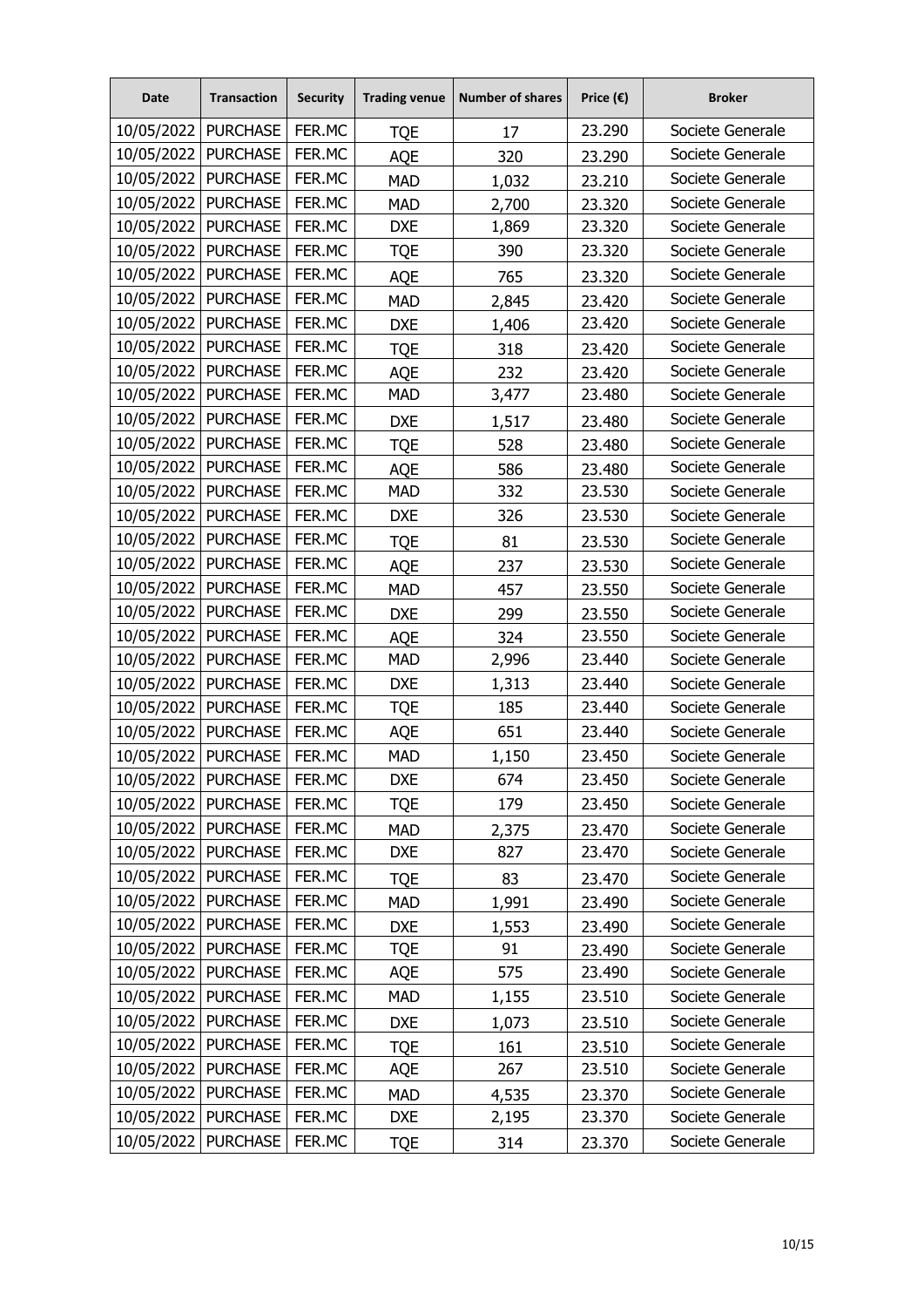| <b>Date</b>           | <b>Transaction</b>    | <b>Security</b> | <b>Trading venue</b> | <b>Number of shares</b> | Price $(\epsilon)$ | <b>Broker</b>    |
|-----------------------|-----------------------|-----------------|----------------------|-------------------------|--------------------|------------------|
| 10/05/2022   PURCHASE |                       | FER.MC          | <b>AQE</b>           | 835                     | 23.370             | Societe Generale |
| 10/05/2022            | <b>PURCHASE</b>       | FER.MC          | <b>MAD</b>           | 81                      | 23.460             | Societe Generale |
| 10/05/2022            | <b>PURCHASE</b>       | FER.MC          | <b>DXE</b>           | 758                     | 23.460             | Societe Generale |
| 10/05/2022            | <b>PURCHASE</b>       | FER.MC          | <b>TQE</b>           | 176                     | 23.460             | Societe Generale |
| 10/05/2022            | <b>PURCHASE</b>       | FER.MC          | <b>AQE</b>           | 275                     | 23.460             | Societe Generale |
| 10/05/2022            | <b>PURCHASE</b>       | FER.MC          | <b>MAD</b>           | 1,021                   | 23.500             | Societe Generale |
| 10/05/2022            | <b>PURCHASE</b>       | FER.MC          | <b>DXE</b>           | 327                     | 23.500             | Societe Generale |
| 10/05/2022            | <b>PURCHASE</b>       | FER.MC          | <b>TQE</b>           | 107                     | 23.500             | Societe Generale |
| 10/05/2022            | <b>PURCHASE</b>       | FER.MC          | <b>AQE</b>           | 550                     | 23.500             | Societe Generale |
| 10/05/2022            | <b>PURCHASE</b>       | FER.MC          | <b>MAD</b>           | 1,500                   | 23.520             | Societe Generale |
| 10/05/2022            | <b>PURCHASE</b>       | FER.MC          | <b>DXE</b>           | 458                     | 23.520             | Societe Generale |
| 10/05/2022            | <b>PURCHASE</b>       | FER.MC          | <b>MAD</b>           | 425                     | 23.540             | Societe Generale |
| 10/05/2022   PURCHASE |                       | FER.MC          | <b>DXE</b>           | 611                     | 23.540             | Societe Generale |
| 10/05/2022            | <b>PURCHASE</b>       | FER.MC          | <b>TQE</b>           | 84                      | 23.540             | Societe Generale |
| 10/05/2022            | <b>PURCHASE</b>       | FER.MC          | <b>AQE</b>           | 115                     | 23.540             | Societe Generale |
| 10/05/2022            | <b>PURCHASE</b>       | FER.MC          | <b>MAD</b>           | 2,900                   | 23.410             | Societe Generale |
| 10/05/2022            | <b>PURCHASE</b>       | FER.MC          | <b>DXE</b>           | 1,292                   | 23.410             | Societe Generale |
| 10/05/2022            | <b>PURCHASE</b>       | FER.MC          | <b>TQE</b>           | 171                     | 23.410             | Societe Generale |
| 10/05/2022            | <b>PURCHASE</b>       | FER.MC          | <b>AQE</b>           | 250                     | 23.410             | Societe Generale |
| 10/05/2022            | <b>PURCHASE</b>       | FER.MC          | <b>MAD</b>           | 1,526                   | 23.430             | Societe Generale |
| 10/05/2022            | <b>PURCHASE</b>       | FER.MC          | <b>DXE</b>           | 1,194                   | 23.430             | Societe Generale |
| 10/05/2022            | <b>PURCHASE</b>       | FER.MC          | <b>MAD</b>           | 915                     | 23.560             | Societe Generale |
| 10/05/2022            | <b>PURCHASE</b>       | FER.MC          | <b>DXE</b>           | 500                     | 23.560             | Societe Generale |
| 10/05/2022            | <b>PURCHASE</b>       | FER.MC          | <b>TQE</b>           | 189                     | 23.560             | Societe Generale |
| 10/05/2022            | <b>PURCHASE</b>       | FER.MC          | <b>AQE</b>           | 136                     | 23.570             | Societe Generale |
| 10/05/2022            | <b>PURCHASE</b>       | FER.MC          | <b>MAD</b>           | 2,157                   | 23.310             | Societe Generale |
| 10/05/2022            | <b>PURCHASE</b>       | FER.MC          | <b>DXE</b>           | 547                     | 23.310             | Societe Generale |
| 10/05/2022            | <b>PURCHASE</b>       | FER.MC          | <b>TQE</b>           | 49                      | 23.310             | Societe Generale |
|                       | 10/05/2022   PURCHASE | FER.MC          | AQE                  | 430                     | 23.310             | Societe Generale |
|                       | 10/05/2022   PURCHASE | FER.MC          | <b>MAD</b>           | 3,631                   | 23.380             | Societe Generale |
| 10/05/2022            | <b>PURCHASE</b>       | FER.MC          | <b>DXE</b>           | 1,551                   | 23.380             | Societe Generale |
|                       | 10/05/2022   PURCHASE | FER.MC          | <b>TQE</b>           | 262                     | 23.380             | Societe Generale |
| 10/05/2022            | <b>PURCHASE</b>       | FER.MC          | AQE                  | 479                     | 23.380             | Societe Generale |
| 10/05/2022            | <b>PURCHASE</b>       | FER.MC          | <b>MAD</b>           | 1,369                   | 23.390             | Societe Generale |
|                       | 10/05/2022 PURCHASE   | FER.MC          | <b>DXE</b>           | 903                     | 23.390             | Societe Generale |
| 10/05/2022            | <b>PURCHASE</b>       | FER.MC          | <b>TQE</b>           | 359                     | 23.390             | Societe Generale |
| 10/05/2022            | <b>PURCHASE</b>       | FER.MC          | AQE                  | 431                     | 23.390             | Societe Generale |
| 10/05/2022            | <b>PURCHASE</b>       | FER.MC          | <b>MAD</b>           | 5,354                   | 23.400             | Societe Generale |
| 10/05/2022            | <b>PURCHASE</b>       | FER.MC          | <b>DXE</b>           | 1,590                   | 23.400             | Societe Generale |
| 10/05/2022            | <b>PURCHASE</b>       | FER.MC          | <b>TQE</b>           | 332                     | 23.400             | Societe Generale |
| 10/05/2022            | <b>PURCHASE</b>       | FER.MC          | AQE                  | 549                     | 23.400             | Societe Generale |
| 11/05/2022            | <b>PURCHASE</b>       | FER.MC          | <b>XMAD</b>          | 500                     | 23.090             | Alantra          |
| 11/05/2022            | <b>PURCHASE</b>       | FER.MC          | <b>XMAD</b>          | 2,500                   | 23.100             | Alantra          |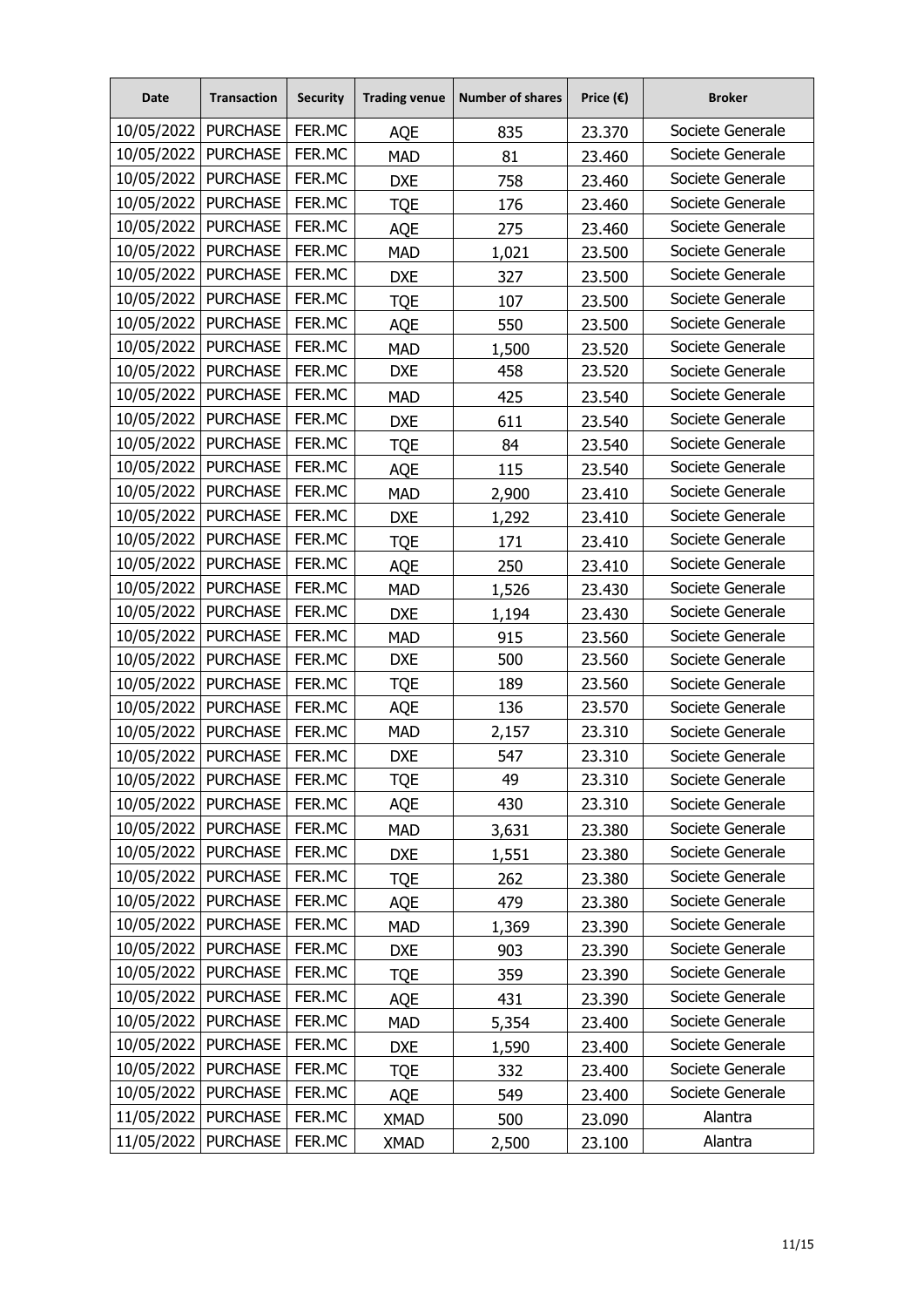| <b>Date</b>           | <b>Transaction</b>    | <b>Security</b> | <b>Trading venue</b> | <b>Number of shares</b> | Price $(\epsilon)$ | <b>Broker</b> |
|-----------------------|-----------------------|-----------------|----------------------|-------------------------|--------------------|---------------|
| 11/05/2022            | <b>PURCHASE</b>       | FER.MC          | <b>CEUX</b>          | 500                     | 23.100             | Alantra       |
| 11/05/2022            | <b>PURCHASE</b>       | FER.MC          | <b>XMAD</b>          | 3,000                   | 23.040             | Alantra       |
|                       | 11/05/2022   PURCHASE | FER.MC          | <b>XMAD</b>          | 1,000                   | 23.070             | Alantra       |
| 11/05/2022 PURCHASE   |                       | FER.MC          | <b>CEUX</b>          | 1,000                   | 23.070             | Alantra       |
| 11/05/2022            | <b>PURCHASE</b>       | FER.MC          | <b>CEUX</b>          | 1,000                   | 23.170             | Alantra       |
| 11/05/2022 PURCHASE   |                       | FER.MC          | <b>XMAD</b>          | 6,000                   | 23.180             | Alantra       |
| 11/05/2022            | <b>PURCHASE</b>       | FER.MC          | <b>CEUX</b>          | 2,142                   | 23.180             | Alantra       |
| 11/05/2022   PURCHASE |                       | FER.MC          | <b>XMAD</b>          | 14,157                  | 23.200             | Alantra       |
| 11/05/2022            | <b>PURCHASE</b>       | FER.MC          | <b>CEUX</b>          | 3,000                   | 23.200             | Alantra       |
| 11/05/2022            | <b>PURCHASE</b>       | FER.MC          | <b>XMAD</b>          | 1,000                   | 23.050             | Alantra       |
| 11/05/2022            | <b>PURCHASE</b>       | FER.MC          | <b>CEUX</b>          | 500                     | 23.050             | Alantra       |
| 11/05/2022            | <b>PURCHASE</b>       | FER.MC          | <b>TQEX</b>          | 500                     | 23.110             | Alantra       |
| 11/05/2022   PURCHASE |                       | FER.MC          | <b>XMAD</b>          | 3,000                   | 23.150             | Alantra       |
| 11/05/2022            | <b>PURCHASE</b>       | FER.MC          | <b>AQEU</b>          | 800                     | 23.150             | Alantra       |
| 11/05/2022            | <b>PURCHASE</b>       | FER.MC          | <b>CEUX</b>          | 500                     | 23.150             | Alantra       |
| 11/05/2022            | <b>PURCHASE</b>       | FER.MC          | <b>TQEX</b>          | 820                     | 23.150             | Alantra       |
| 11/05/2022            | <b>PURCHASE</b>       | FER.MC          | <b>XMAD</b>          | 1,500                   | 23.190             | Alantra       |
| 11/05/2022   PURCHASE |                       | FER.MC          | <b>CEUX</b>          | 5,358                   | 23.190             | Alantra       |
| 11/05/2022            | <b>PURCHASE</b>       | FER.MC          | <b>CEUX</b>          | 1,000                   | 23.120             | Alantra       |
| 11/05/2022   PURCHASE |                       | FER.MC          | <b>AQEU</b>          | 500                     | 23.030             | Alantra       |
| 11/05/2022            | <b>PURCHASE</b>       | FER.MC          | <b>TQEX</b>          | 500                     | 23.030             | Alantra       |
| 11/05/2022            | <b>PURCHASE</b>       | FER.MC          | <b>XMAD</b>          | 1,500                   | 23.060             | Alantra       |
| 11/05/2022 PURCHASE   |                       | FER.MC          | <b>CEUX</b>          | 1,000                   | 23.060             | Alantra       |
| 11/05/2022            | <b>PURCHASE</b>       | FER.MC          | <b>XMAD</b>          | 1,000                   | 23.080             | Alantra       |
| 11/05/2022   PURCHASE |                       | FER.MC          | <b>XMAD</b>          | 1,500                   | 23.130             | Alantra       |
| 11/05/2022            | <b>PURCHASE</b>       | FER.MC          | <b>CEUX</b>          | 500                     | 23.140             | Alantra       |
| 11/05/2022            | <b>PURCHASE</b>       | FER.MC          | <b>TQEX</b>          | 300                     | 23.140             | Alantra       |
| 11/05/2022            | <b>PURCHASE</b>       | FER.MC          | <b>XMAD</b>          | 6,000                   | 23.300             | Alantra       |
| 11/05/2022            | <b>PURCHASE</b>       | FER.MC          | <b>AQEU</b>          | 1,000                   | 23.300             | Alantra       |
|                       | 11/05/2022   PURCHASE | FER.MC          | <b>CEUX</b>          | 2,000                   | 23.300             | Alantra       |
| 11/05/2022            | <b>PURCHASE</b>       | FER.MC          | <b>XMAD</b>          | 2,000                   | 23.340             | Alantra       |
| 11/05/2022            | <b>PURCHASE</b>       | FER.MC          | <b>AQEU</b>          | 700                     | 23.340             | Alantra       |
| 11/05/2022            | <b>PURCHASE</b>       | FER.MC          | <b>XMAD</b>          | 6,000                   | 23.350             | Alantra       |
| 11/05/2022            | <b>PURCHASE</b>       | FER.MC          | <b>AQEU</b>          | 2,000                   | 23.350             | Alantra       |
|                       | 11/05/2022 PURCHASE   | FER.MC          | <b>CEUX</b>          | 5,000                   | 23.350             | Alantra       |
| 11/05/2022            | <b>PURCHASE</b>       | FER.MC          | <b>TQEX</b>          | 1,180                   | 23.350             | Alantra       |
| 11/05/2022            | <b>PURCHASE</b>       | FER.MC          | <b>XMAD</b>          | 7,000                   | 23.360             | Alantra       |
| 11/05/2022            | <b>PURCHASE</b>       | FER.MC          | <b>TQEX</b>          | 2,000                   | 23.360             | Alantra       |
| 11/05/2022            | <b>PURCHASE</b>       | FER.MC          | <b>XMAD</b>          | 1,000                   | 23.220             | Alantra       |
| 11/05/2022            | <b>PURCHASE</b>       | FER.MC          | <b>XMAD</b>          | 3,000                   | 23.330             | Alantra       |
| 11/05/2022            | <b>PURCHASE</b>       | FER.MC          | <b>CEUX</b>          | 6,000                   | 23.330             | Alantra       |
| 11/05/2022            | <b>PURCHASE</b>       | FER.MC          | <b>XMAD</b>          | 1,843                   | 23.160             | Alantra       |
| 11/05/2022            | <b>PURCHASE</b>       | FER.MC          | <b>AQEU</b>          | 1,000                   | 23.160             | Alantra       |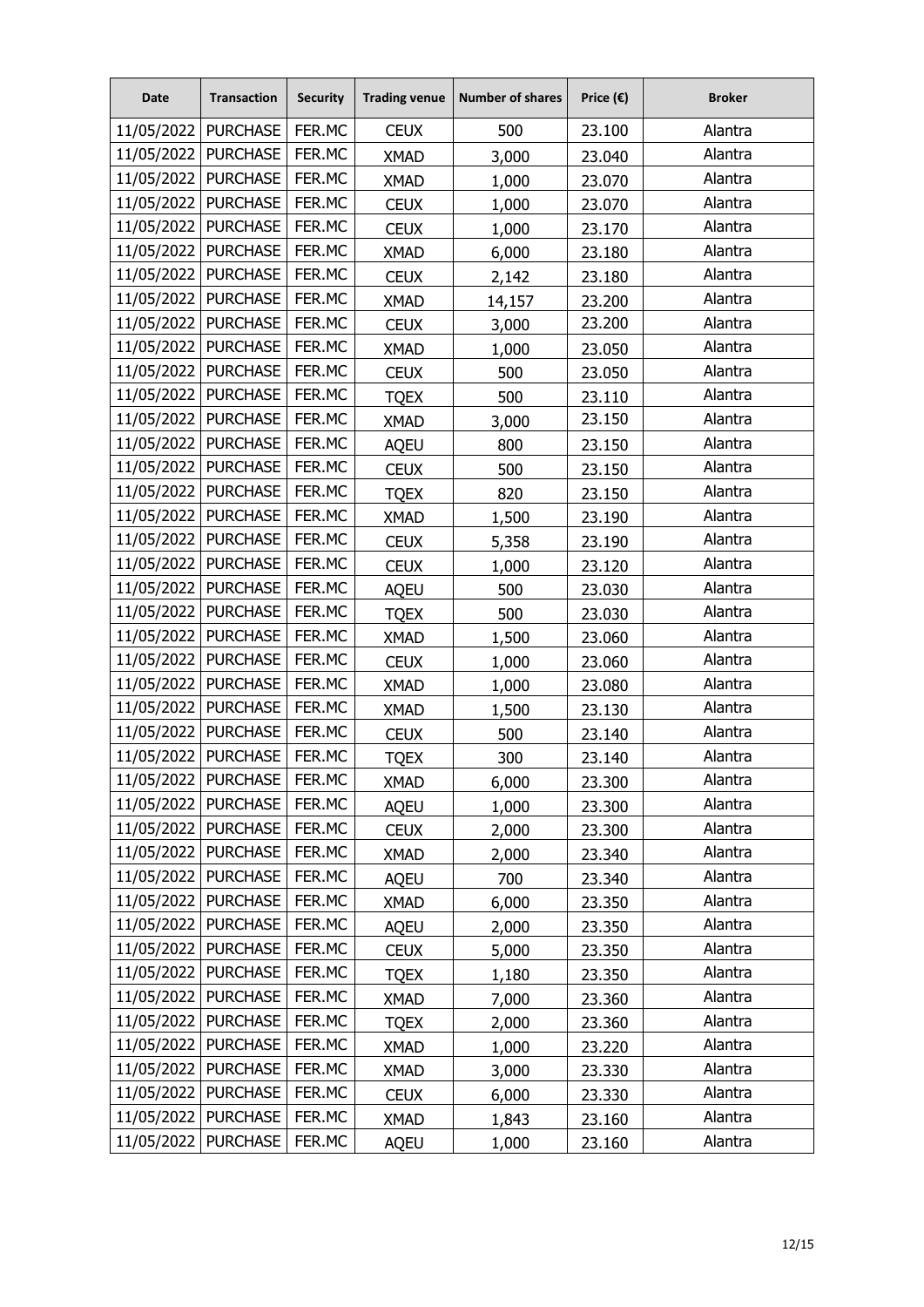| <b>Date</b>           | <b>Transaction</b>    | <b>Security</b> | <b>Trading venue</b> | <b>Number of shares</b> | Price $(\epsilon)$ | <b>Broker</b> |
|-----------------------|-----------------------|-----------------|----------------------|-------------------------|--------------------|---------------|
| 11/05/2022            | <b>PURCHASE</b>       | FER.MC          | <b>CEUX</b>          | 1,000                   | 23.160             | Alantra       |
| 11/05/2022            | <b>PURCHASE</b>       | FER.MC          | <b>TQEX</b>          | 1,000                   | 23.160             | Alantra       |
|                       | 11/05/2022   PURCHASE | FER.MC          | <b>XMAD</b>          | 3,500                   | 23.230             | Alantra       |
| 11/05/2022            | <b>PURCHASE</b>       | FER.MC          | <b>AQEU</b>          | 483                     | 23.230             | Alantra       |
| 11/05/2022            | <b>PURCHASE</b>       | FER.MC          | <b>CEUX</b>          | 4,500                   | 23.230             | Alantra       |
| 11/05/2022   PURCHASE |                       | FER.MC          | <b>CEUX</b>          | 1,000                   | 23.240             | Alantra       |
| 11/05/2022            | <b>PURCHASE</b>       | FER.MC          | <b>CEUX</b>          | 3,000                   | 23.250             | Alantra       |
| 11/05/2022            | <b>PURCHASE</b>       | FER.MC          | <b>AQEU</b>          | 517                     | 23.260             | Alantra       |
| 11/05/2022            | <b>PURCHASE</b>       | FER.MC          | <b>CEUX</b>          | 1,000                   | 23.260             | Alantra       |
| 11/05/2022            | <b>PURCHASE</b>       | FER.MC          | <b>CEUX</b>          | 1,000                   | 23.270             | Alantra       |
| 11/05/2022   PURCHASE |                       | FER.MC          | <b>CEUX</b>          | 1,000                   | 23.280             | Alantra       |
| 11/05/2022            | <b>PURCHASE</b>       | FER.MC          | <b>XMAD</b>          | 4,000                   | 23.290             | Alantra       |
| 11/05/2022   PURCHASE |                       | FER.MC          | <b>CEUX</b>          | 2,000                   | 23.290             | Alantra       |
| 11/05/2022            | <b>PURCHASE</b>       | FER.MC          | <b>AQEU</b>          | 1,000                   | 23.210             | Alantra       |
| 11/05/2022            | <b>PURCHASE</b>       | FER.MC          | <b>TQEX</b>          | 700                     | 23.210             | Alantra       |
| 11/05/2022            | <b>PURCHASE</b>       | FER.MC          | <b>XMAD</b>          | 2,000                   | 23.320             | Alantra       |
| 11/05/2022            | <b>PURCHASE</b>       | FER.MC          | <b>AQEU</b>          | 1,000                   | 23.320             | Alantra       |
| 11/05/2022   PURCHASE |                       | FER.MC          | <b>CEUX</b>          | 2,000                   | 23.320             | Alantra       |
| 11/05/2022            | <b>PURCHASE</b>       | FER.MC          | <b>AQEU</b>          | 1,000                   | 23.420             | Alantra       |
| 11/05/2022            | <b>PURCHASE</b>       | FER.MC          | <b>XMAD</b>          | 1,000                   | 23.370             | Alantra       |
| 11/05/2022            | <b>PURCHASE</b>       | FER.MC          | <b>CEUX</b>          | 1,000                   | 23.370             | Alantra       |
| 11/05/2022            | <b>PURCHASE</b>       | FER.MC          | <b>AQEU</b>          | 2,000                   | 23.310             | Alantra       |
| 11/05/2022   PURCHASE |                       | FER.MC          | <b>CEUX</b>          | 2,000                   | 23.310             | Alantra       |
| 11/05/2022            | <b>PURCHASE</b>       | FER.MC          | <b>XMAD</b>          | 1,000                   | 23.380             | Alantra       |
| 11/05/2022   PURCHASE |                       | FER.MC          | <b>AQEU</b>          | 1,000                   | 23.380             | Alantra       |
| 11/05/2022            | <b>PURCHASE</b>       | FER.MC          | <b>CEUX</b>          | 2,502                   | 23.380             | Alantra       |
| 11/05/2022            | <b>PURCHASE</b>       | FER.MC          | <b>TQEX</b>          | 1,000                   | 23.390             | Alantra       |
| 11/05/2022            | <b>PURCHASE</b>       | FER.MC          | <b>XMAD</b>          | 2,000                   | 23.400             | Alantra       |
| 11/05/2022            | <b>PURCHASE</b>       | FER.MC          | <b>CEUX</b>          | 498                     | 23.400             | Alantra       |
| 12/05/2022   PURCHASE |                       | FER.MC          | <b>XMAD</b>          | 1,365                   | 23.090             | Santander     |
| 12/05/2022            | <b>PURCHASE</b>       | FER.MC          | <b>CEUX</b>          | 363                     | 23.090             | Santander     |
| 12/05/2022            | <b>PURCHASE</b>       | FER.MC          | <b>XMAD</b>          | 1,404                   | 23.100             | Santander     |
| 12/05/2022            | <b>PURCHASE</b>       | FER.MC          | <b>CEUX</b>          | 472                     | 23.100             | Santander     |
| 12/05/2022            | <b>PURCHASE</b>       | FER.MC          | <b>TQEX</b>          | 911                     | 23.100             | Santander     |
| 12/05/2022            | <b>PURCHASE</b>       | FER.MC          | <b>XMAD</b>          | 1,997                   | 22.900             | Santander     |
| 12/05/2022            | <b>PURCHASE</b>       | FER.MC          | <b>CEUX</b>          | 200                     | 22.900             | Santander     |
| 12/05/2022            | <b>PURCHASE</b>       | FER.MC          | <b>XMAD</b>          | 753                     | 23.000             | Santander     |
| 12/05/2022            | <b>PURCHASE</b>       | FER.MC          | <b>CEUX</b>          | 1,440                   | 23.000             | Santander     |
| 12/05/2022            | <b>PURCHASE</b>       | FER.MC          | <b>XMAD</b>          | 3,266                   | 23.040             | Santander     |
| 12/05/2022            | <b>PURCHASE</b>       | FER.MC          | <b>CEUX</b>          | 936                     | 23.040             | Santander     |
| 12/05/2022            | <b>PURCHASE</b>       | FER.MC          | <b>XMAD</b>          | 1,398                   | 23.070             | Santander     |
| 12/05/2022            | <b>PURCHASE</b>       | FER.MC          | <b>CEUX</b>          | 2,124                   | 23.170             | Santander     |
| 12/05/2022            | <b>PURCHASE</b>       | FER.MC          | <b>TQEX</b>          | 406                     | 23.170             | Santander     |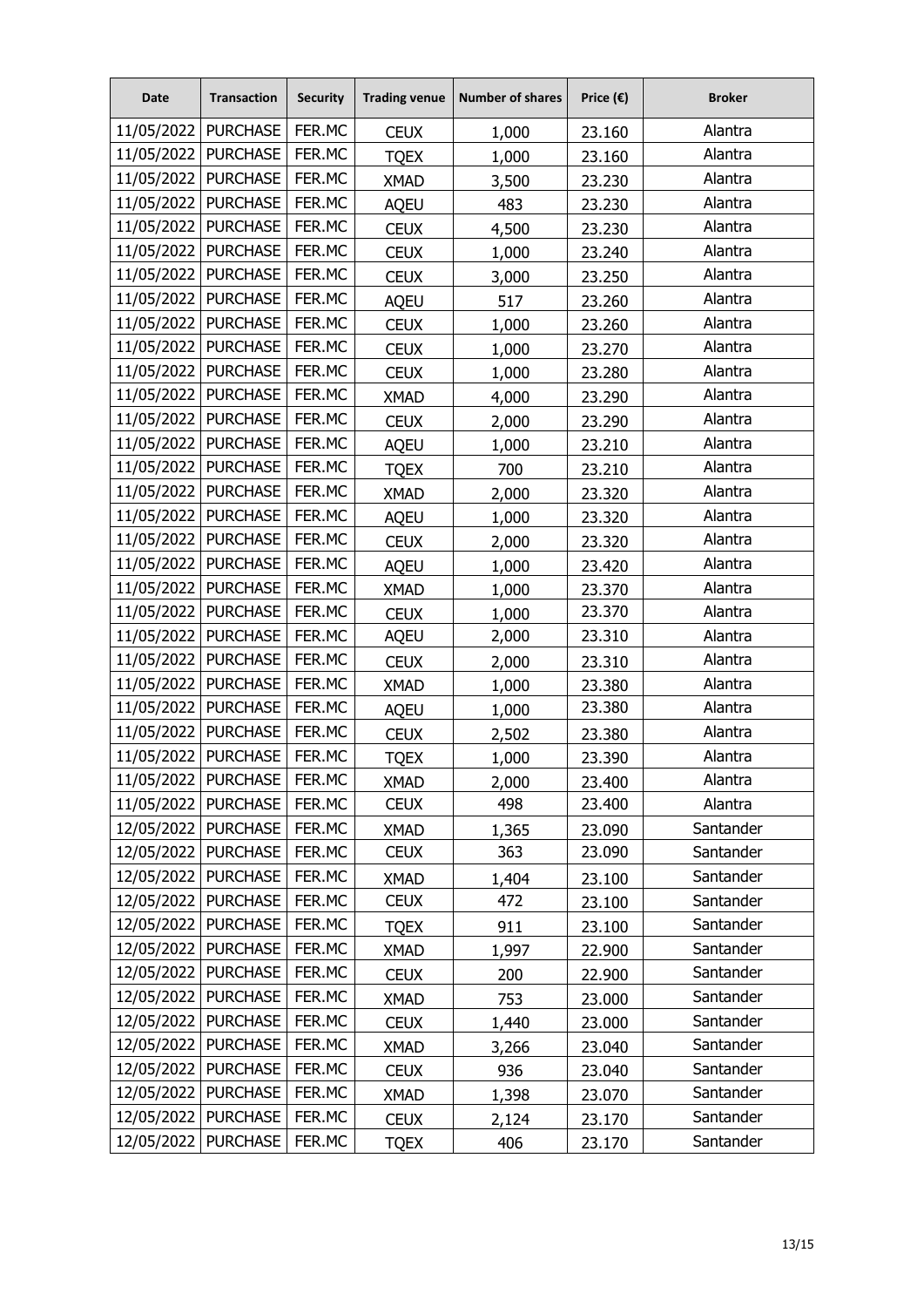| <b>Date</b>           | <b>Transaction</b>    | <b>Security</b> | <b>Trading venue</b> | <b>Number of shares</b> | Price $(\epsilon)$ | <b>Broker</b> |
|-----------------------|-----------------------|-----------------|----------------------|-------------------------|--------------------|---------------|
|                       | 12/05/2022   PURCHASE | FER.MC          | <b>XMAD</b>          | 4,485                   | 23.180             | Santander     |
| 12/05/2022            | <b>PURCHASE</b>       | FER.MC          | <b>CEUX</b>          | 2,287                   | 23.180             | Santander     |
| 12/05/2022   PURCHASE |                       | FER.MC          | <b>XMAD</b>          | 6,520                   | 23.200             | Santander     |
| 12/05/2022            | <b>PURCHASE</b>       | FER.MC          | <b>CEUX</b>          | 158                     | 23.200             | Santander     |
| 12/05/2022            | <b>PURCHASE</b>       | FER.MC          | <b>XMAD</b>          | 465                     | 22.910             | Santander     |
| 12/05/2022            | <b>PURCHASE</b>       | FER.MC          | <b>TQEX</b>          | 795                     | 22.910             | Santander     |
| 12/05/2022            | <b>PURCHASE</b>       | FER.MC          | <b>XMAD</b>          | 4,055                   | 22.980             | Santander     |
| 12/05/2022   PURCHASE |                       | FER.MC          | <b>CEUX</b>          | 2,374                   | 22.980             | Santander     |
| 12/05/2022            | <b>PURCHASE</b>       | FER.MC          | <b>XMAD</b>          | 768                     | 23.020             | Santander     |
| 12/05/2022            | <b>PURCHASE</b>       | FER.MC          | <b>CEUX</b>          | 1,938                   | 23.020             | Santander     |
| 12/05/2022            | <b>PURCHASE</b>       | FER.MC          | <b>XMAD</b>          | 4,025                   | 23.110             | Santander     |
| 12/05/2022            | <b>PURCHASE</b>       | FER.MC          | <b>CEUX</b>          | 1,309                   | 23.110             | Santander     |
|                       | 12/05/2022 PURCHASE   | FER.MC          | <b>XMAD</b>          | 1,013                   | 23.150             | Santander     |
| 12/05/2022            | <b>PURCHASE</b>       | FER.MC          | <b>XMAD</b>          | 3,435                   | 23.190             | Santander     |
| 12/05/2022   PURCHASE |                       | FER.MC          | <b>CEUX</b>          | 1,609                   | 23.190             | Santander     |
| 12/05/2022            | <b>PURCHASE</b>       | FER.MC          | <b>XMAD</b>          | 1,014                   | 22.970             | Santander     |
| 12/05/2022            | <b>PURCHASE</b>       | FER.MC          | <b>CEUX</b>          | 652                     | 22.970             | Santander     |
| 12/05/2022   PURCHASE |                       | FER.MC          | <b>XMAD</b>          | 828                     | 22.930             | Santander     |
| 12/05/2022            | <b>PURCHASE</b>       | FER.MC          | <b>CEUX</b>          | 590                     | 22.930             | Santander     |
| 12/05/2022   PURCHASE |                       | FER.MC          | <b>XMAD</b>          | 1,000                   | 22.990             | Santander     |
| 12/05/2022            | <b>PURCHASE</b>       | FER.MC          | <b>CEUX</b>          | 2,389                   | 22.990             | Santander     |
| 12/05/2022            | <b>PURCHASE</b>       | FER.MC          | <b>TQEX</b>          | 385                     | 22.990             | Santander     |
| 12/05/2022            | <b>PURCHASE</b>       | FER.MC          | <b>XMAD</b>          | 1,118                   | 23.030             | Santander     |
| 12/05/2022            | <b>PURCHASE</b>       | FER.MC          | <b>CEUX</b>          | 451                     | 23.030             | Santander     |
| 12/05/2022            | <b>PURCHASE</b>       | FER.MC          | <b>XMAD</b>          | 1,848                   | 23.060             | Santander     |
| 12/05/2022            | <b>PURCHASE</b>       | FER.MC          | <b>XMAD</b>          | 449                     | 23.080             | Santander     |
| 12/05/2022            | <b>PURCHASE</b>       | FER.MC          | <b>CEUX</b>          | 752                     | 23.080             | Santander     |
| 12/05/2022            | <b>PURCHASE</b>       | FER.MC          | <b>TQEX</b>          | 411                     | 23.080             | Santander     |
| 12/05/2022            | <b>PURCHASE</b>       | FER.MC          | <b>XMAD</b>          | 1,561                   | 22.940             | Santander     |
|                       | 12/05/2022   PURCHASE | FER.MC          | <b>XMAD</b>          | 3,002                   | 22.950             | Santander     |
| 12/05/2022            | <b>PURCHASE</b>       | FER.MC          | <b>CEUX</b>          | 746                     | 22.950             | Santander     |
|                       | 12/05/2022   PURCHASE | FER.MC          | <b>XMAD</b>          | 3,833                   | 22.960             | Santander     |
| 12/05/2022            | <b>PURCHASE</b>       | FER.MC          | <b>CEUX</b>          | 924                     | 22.960             | Santander     |
| 12/05/2022            | <b>PURCHASE</b>       | FER.MC          | <b>XMAD</b>          | 2,315                   | 23.010             | Santander     |
| 12/05/2022            | <b>PURCHASE</b>       | FER.MC          | <b>CEUX</b>          | 1,076                   | 23.010             | Santander     |
| 12/05/2022            | <b>PURCHASE</b>       | FER.MC          | <b>TQEX</b>          | 957                     | 23.010             | Santander     |
| 12/05/2022            | <b>PURCHASE</b>       | FER.MC          | <b>XMAD</b>          | 553                     | 23.130             | Santander     |
| 12/05/2022            | <b>PURCHASE</b>       | FER.MC          | <b>CEUX</b>          | 3,213                   | 23.130             | Santander     |
| 12/05/2022            | <b>PURCHASE</b>       | FER.MC          | <b>XMAD</b>          | 1,977                   | 23.140             | Santander     |
| 12/05/2022            | <b>PURCHASE</b>       | FER.MC          | <b>CEUX</b>          | 1,199                   | 23.140             | Santander     |
| 12/05/2022            | <b>PURCHASE</b>       | FER.MC          | <b>CEUX</b>          | 414                     | 22.860             | Santander     |
| 12/05/2022            | <b>PURCHASE</b>       | FER.MC          | <b>TQEX</b>          | 385                     | 22.860             | Santander     |
| 12/05/2022            | <b>PURCHASE</b>       | FER.MC          | <b>XMAD</b>          | 1,340                   | 22.880             | Santander     |